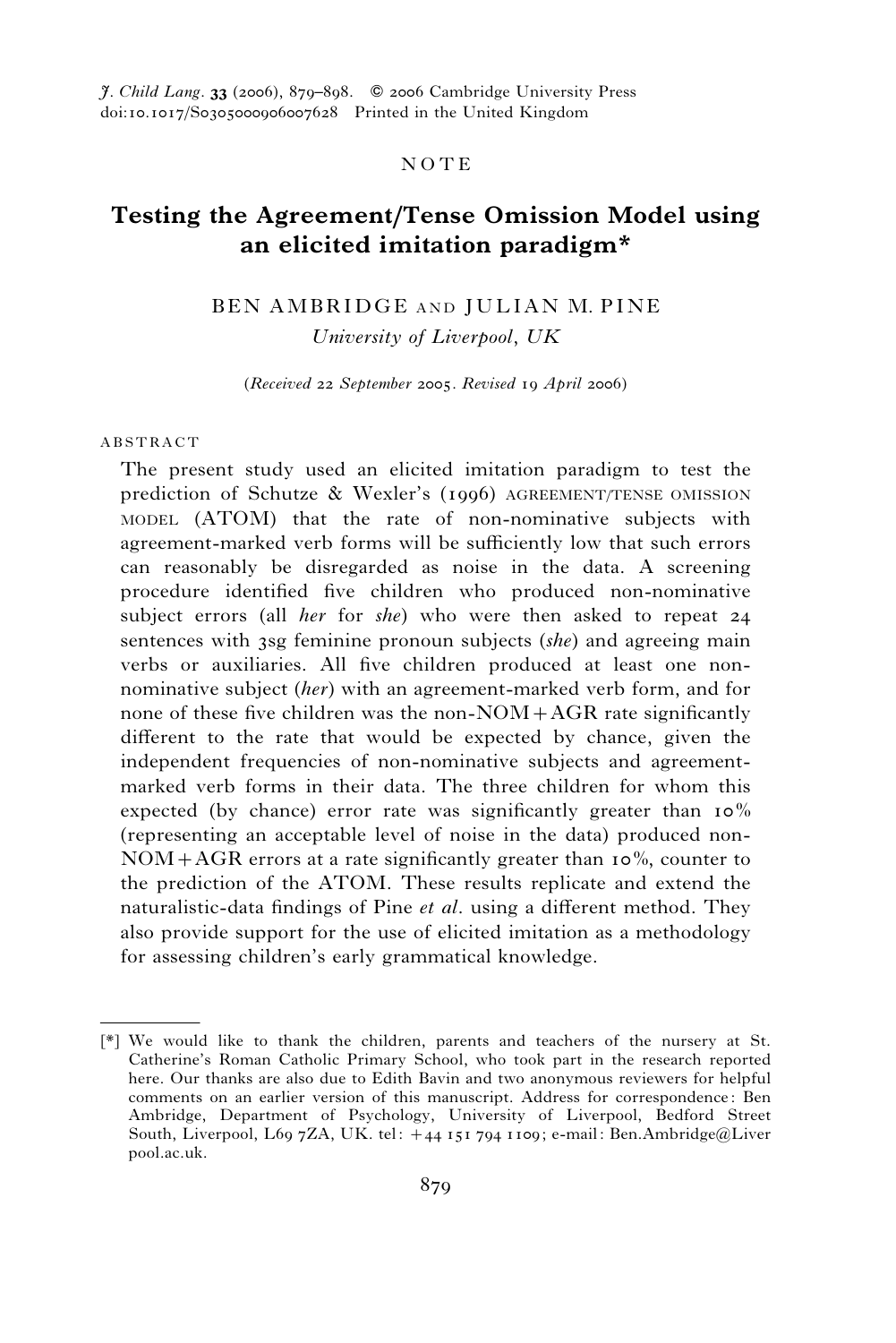### INTRODUCTION

It has long been observed that some English-speaking children pass through a period of development in which they use non-nominative pronouns in subject position, producing utterances such as, for example 'Me want it', 'My want it' or 'Her playing football' (see Pine, Rowland, Lieven & Theakston, 2005, for a list of references). Schutze and Wexler (1996; Wexler, 1998) seek to account for this phenomenon by means of a formal, generativist analysis known as the Agreement/Tense Omission Model (ATOM). Under this view, children have correctly set ALL the relevant grammatical parameters of their language ' from the earliest observations that we can make' (Wexler, 1998: 79). The 'one UG difference' (Wexler, 1998: 43) between adults and children is that in the child grammar 'either tense or agreement may be independently missing ... in finite environments' (Schutze & Wexler, 1996). When tense is missing, a nonfinite form (e.g. *play* for *plays* or *playing* for *is playing*) surfaces. When agreement is missing the 'default case' – in English, the accusative – surfaces (with one exception, discussed shortly). Accusative is taken to be the default case in English, as it is the case used for utterances that are not marked for tense (e.g. 'Me.', as a response to a question such as 'Who wants a drink ?').

According to the model, pronoun case marking errors such as me want it or her playing football occur when tense is present but agreement is absent. The absence of agreement results in the appearance of the default, accusative form (me or her). Tense, although present in the underlying representation of the utterance, is invisible for present tense utterances as the necessary tense-bearing morphemes (e.g.  $-s$ ) or auxiliary (e.g. is) also bear agreement, which is not present, and so cannot surface. Note that the past tense  $-e$ d morpheme can surface in such cases (e.g. *her played football*) as it does not encode agreement. Errors in which the genitive pronoun is used (e.g.  $My$  want it) occur when both agreement and tense are absent. According to Wexler (1998) the genitive case is appropriate for utterances lacking both tense and agreement (e.g. gerund forms such as *his playing football*  $[upset me]$  in both the child and adult grammar. When agreement is present but tense is absent, forms such as *She crying* or *He play* will surface. Of course, when tense and agreement are both present, an adult-like utterance results.

Importantly, no pattern of omission of tense or agreement can generate utterances such as *Her plays* or  $My$  *am playing* in which a non-nominative subject pronoun is used with a verb form marked for agreement, a point to which we return shortly.

Because the ATOM predicts that children will not use non-nominative subject pronouns with agreement-marked verb forms, some researchers have interpreted the model as predicting a positive relationship between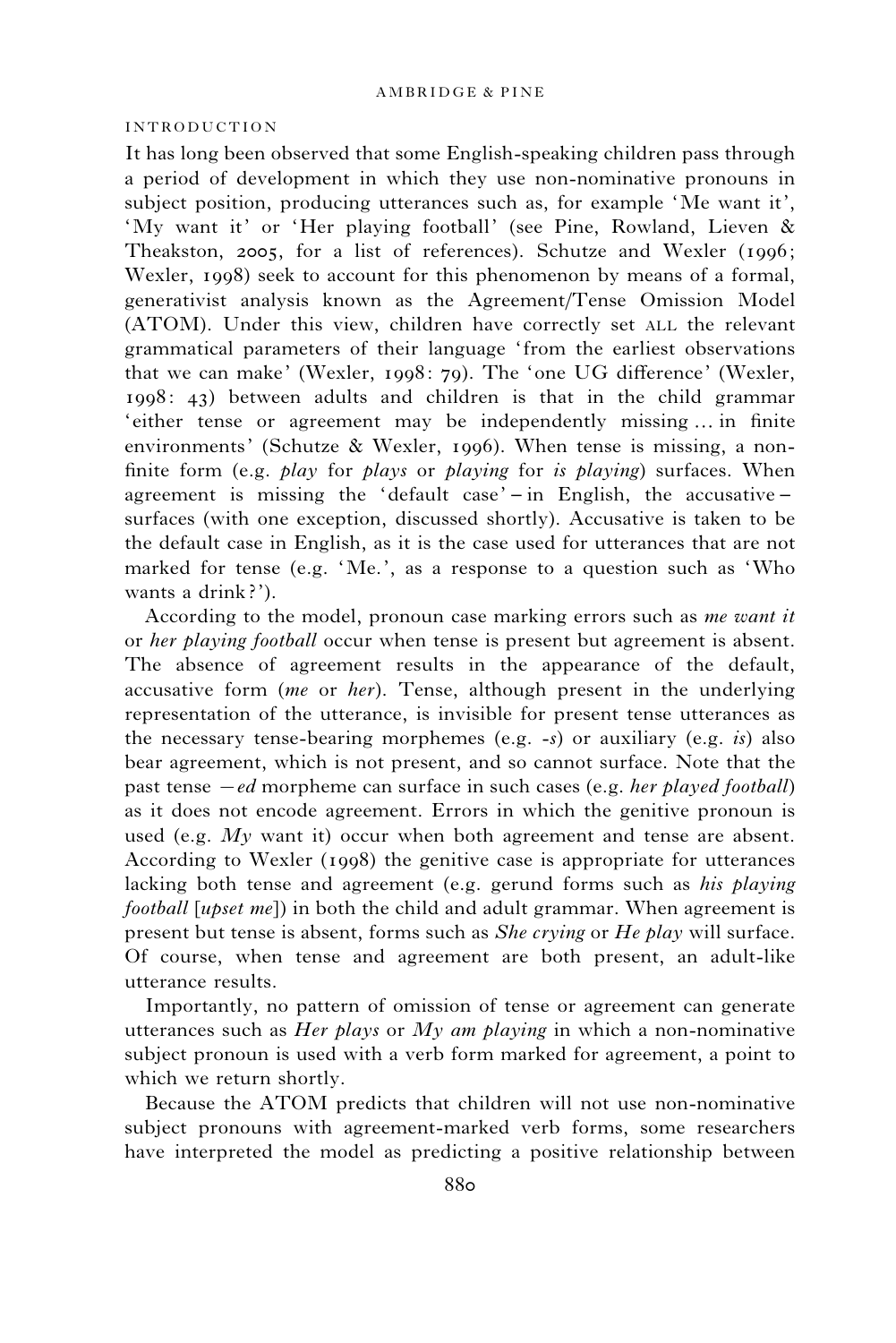### TESTING THE ATOM

children's correct use of nominative subjects and verb-agreement marking, or that for utterances with non-nominative subjects, there will be significantly fewer agreeing than non-agreeing verb forms. For example, Schutze & Wexler (1996: 674) in an analysis of data from Nina, Peter and Sarah from the CHILDES database, report that 'virtually all non-NOM subjects occur with non-finite verbs [i.e. verbs not marked for agreement], significantly different from NOM subjects'. Associations between nominative subject provision and verb agreement are also reported by Loeb & Leonard (1991) and Wexler, Schutze & Rice (1998) with the latter study using both naturalistic data and data from a 'probe test' (p. 329), designed to encourage the use of 3sg pronoun subjects.

Not all studies, however, find such an association. Rispoli (1999) reports data from 29 children aged between 2;6 and 4;0 who participated in two quasi-experimental, two-hour sessions (free play with toys and pictures designed to encouraged the use of 3sg pronouns), conducted within a fortnight. Of these, seven children produced sufficient numbers of nominative and non-nominative pronouns and agreement-marked and non-marked verbs to allow inferential statistics to be calculated. Although 'nominative case subject pronouns were usually produced at a higher rate in sentences with agreement than in sentences lacking agreement' (p. 367), this difference did not reach statistical significance for any individual child.

In fact, as argued by Pine et al. (2005), any association between the provision of nominative subjects and agreement-marked verb forms is orthogonal to the central prediction of the ATOM; that non-nominative subjects will not occur with agreement-marked verb forms.

To see why findings such as those reported by Schutze & Wexler (1996) do not provide an appropriate test of the model, consider a hypothetical child who exhibits a quite different pattern. Suppose that, for this child (as for Nina, Peter and Sarah) virtually all non-nominative subjects occur with non-agreeing verbs. Suppose further, that (unlike these children) virtually all nominative subjects also occur with non-agreeing verbs. This pattern would not be inconsistent with the predictions of the ATOM, as the model makes no claim with regard to the frequency with which children will produce agreeing versus non-agreeing verb forms for nominative subjects. Consider now a second hypothetical child who, in violation of the ATOM, produces a substantial number of non-nominative subjects with agreeing verbs (i.e. at a rate well above that attributable to 'noise') but produces nominative subjects with agreeing verbs at a significantly higher rate. Although such a child would provide evidence against the ATOM, they would, nevertheless, exhibit the same pattern shown by Nina, Peter and Sarah (agreement being much more frequent with nominative that nonnominative subjects), that Schutze & Wexler (1996) take as support for their model.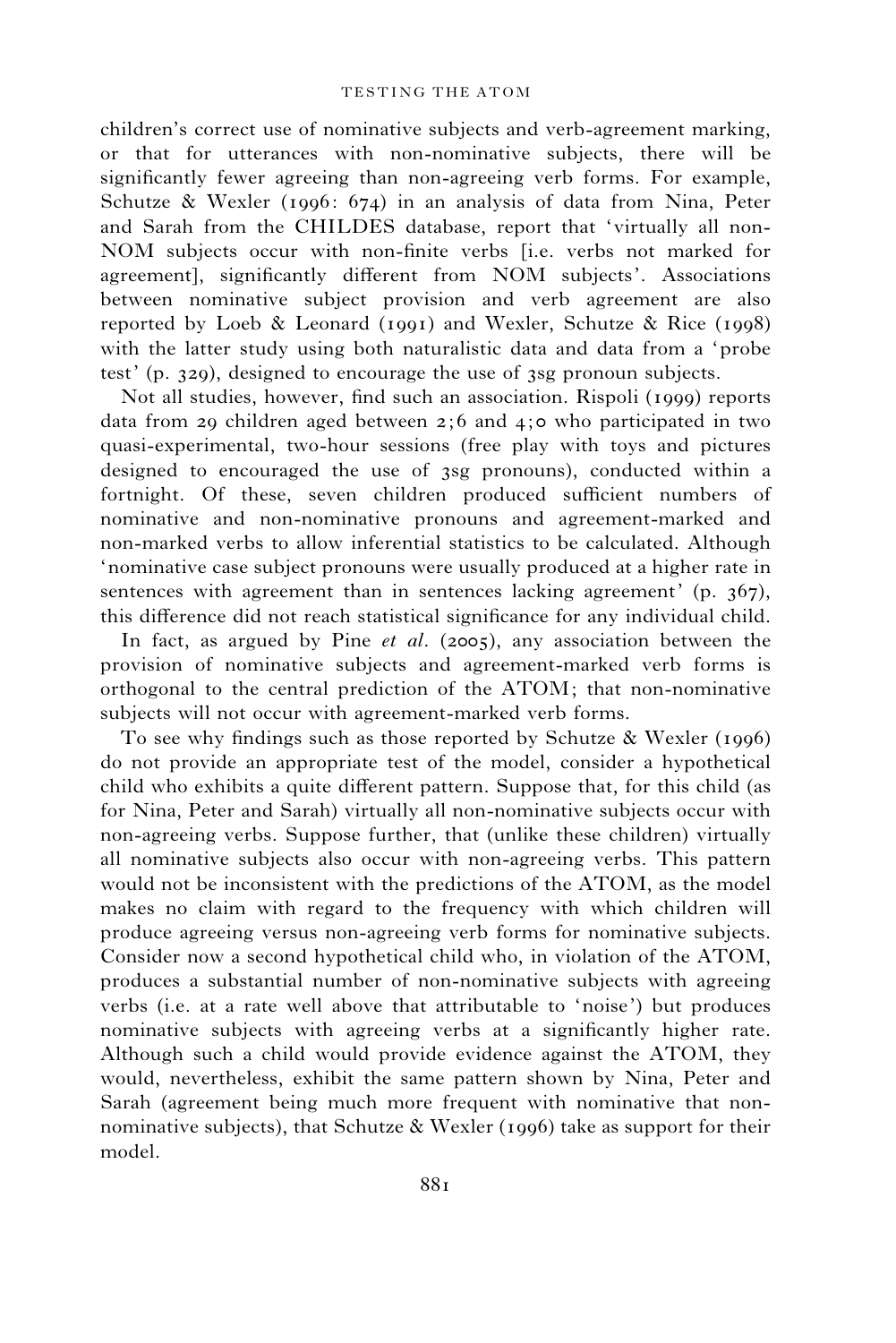In fact, the critical prediction of the ATOM is that non-nominative subjects will not occur with agreement-marked verbs. Schutze (2001) explicitly acknowledges that the ATOM predicts that the rate of such combinations will be 'essentially zero, modulo noise in the data' (p. 508). Following the logic of Schutze and Wexler's (1996) account, the presence of morphemes that bear both tense and agreement (e.g.  $3sg - s$  or auxiliary is) demonstrates that agreement is present in the child's representation of an utterance. When agreement is present, the grammar cannot fail to assign nominative case to the subject pronoun (though, hypothetically other forms of the pronoun could surface if the appropriate form were not present in the child's lexicon).

As Pine *et al.* (2005) note, the prediction that non-nominative subjects will not occur with agreement-marked verb forms can be tested only on children who produce a reasonable number of non-nominative pronouns in subject position, and a reasonably high rate of verb agreement in general. Although it is indeed the case that children very rarely produce nonnominative subjects with agreement-marked verb forms, for most children this is a simple consequence of the scarcity of both items independently in the data. To test the prediction of the ATOM, it is necessary to identify children who would be expected to produce non-nominative subjects with agreement-marked verb forms at a reasonable rate if this were licensed by their grammar, given the frequency with which they use non-nominative subjects and verbs marked for agreement independently.

Using a chi-squared statistic, and focusing on 3sg pronouns  $(He/Him,$  $She/Her$ ) Pine et al. (2005) calculated this expected [by chance] error rate (i.e. the rate of non-NOM+AGR sentences that would be expected to occur by chance if the two features were independent) for the 12 children of the Manchester corpus (Theakston, Lieven, Pine & Rowland, 2001). For only three of these children (Anne, Becky and Gail) and for only the feminine 3sg pronoun paradigm was the expected error rate greater than or close to 10%; an arbitrary figure representing ' the upper limit on the rate of agreeing verbs with non-nominative subjects that one would be prepared to disregard as noise' (Pine *et al.*, 2005: 272–273). For both Anne and Becky, the observed rates of  $her+AGR$  were 33.3%, significantly greater than the respective expected rates of  $26.9\%$  and  $21.3\%$ , and the 10% 'noise' level. For Gail, the observed rate of  $39.1\%$  was significantly lower than the expected rate of  $52.8\%$ , but still significantly greater than the acceptable 'noise' level.

Whilst Pine et al.'s (2005) results clearly count against the ATOM, they are also open to a number of possible objections. The first is that the results are based on data from only a handful of children. This is at least in part because the majority of children in the literature do not produce enough non-nominative subjects and agreement-marked verb forms independently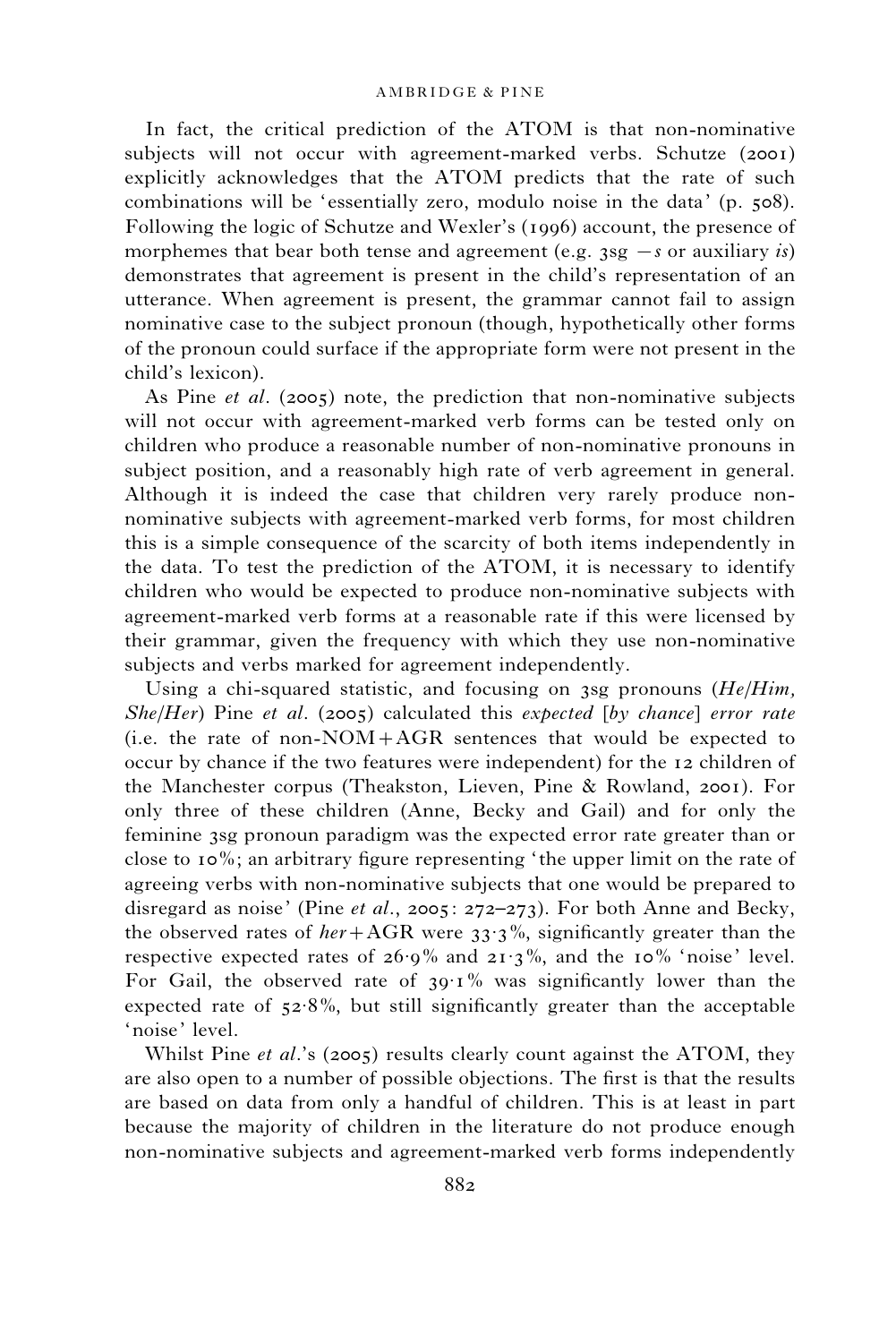such that the expected error rate is greater than a 'permissible noise' level. Nevertheless, it is possible that the children studied by Pine et al. (2005) are unusual in some way, and that, if the relevant data were available for more children, they would support the predictions of the ATOM.

The second is that, for Becky and Gail, the majority of purported counter-examples to the predictions of the ATOM, are of the form nonnominative subject + contracted agreeing copula/auxiliary BE (i.e. her's +  $AD\frac{\gamma}{NOLN/VERB}$  as opposed to non-nominative subject + agreeing lexical main verb. This is potentially problematic as the form her's is homophonous with the genitive pronoun *hers*, meaning that some apparent her's for she's errors may have, in fact, been hers for she errors. Of course, this finding could, in principle, be a consequence of a general tendency for these children to use more agreement-marked auxiliaries than agreementmarked lexical main verbs (or simply more auxiliaries than lexical main verbs). To investigate this possibility further it would be advantageous to have data from more children, particularly data in which lexical main verbs and auxiliary+main verb combinations are used with approximately equal frequency.

The third possible objection is that, strictly speaking, the central prediction of the ATOM can be tested only on data collected at a single point in developmental time, whereas the data used in Pine et al. (2005) were collected over a period of approximately 12 months. Although this period was chosen such that each child produced both non-nominative subjects, and nominative subjects with agreeing verb forms throughout the study, it is still possible that these figures could have been distorted by developmental change. The rate of non-nominative subject error is likely to be highest during the earliest stages of development and then gradually decline (as older children and adults do not make such errors). Conversely, the rate of provision of verb-agreement marking is likely to be lowest early in development and then gradually increase (as older children and adults use verb-agreement marking in virtually 100% of obligatory contexts).

A related objection is that the study of Pine et al. (2005) focused on relatively young children (the oldest was 2;0 at the beginning of the study). Since many children aged 2;0 produce very little verb agreement overall, the focus on such young children means that it is possible that this study underestimated the expected error rate, and/or missed the period in developmental time when non-NOM+AGR errors are most frequent. Such errors are likely to be most common relatively late in development, when children are using a good deal of verb agreement, but may still sometimes make non-nominative subject errors (and indeed have been observed in children as old as 4;0; Rispoli, 1999).

The goal of the present study was to address some of the possible objections to the study of Pine et al. (2005) and to obtain converging data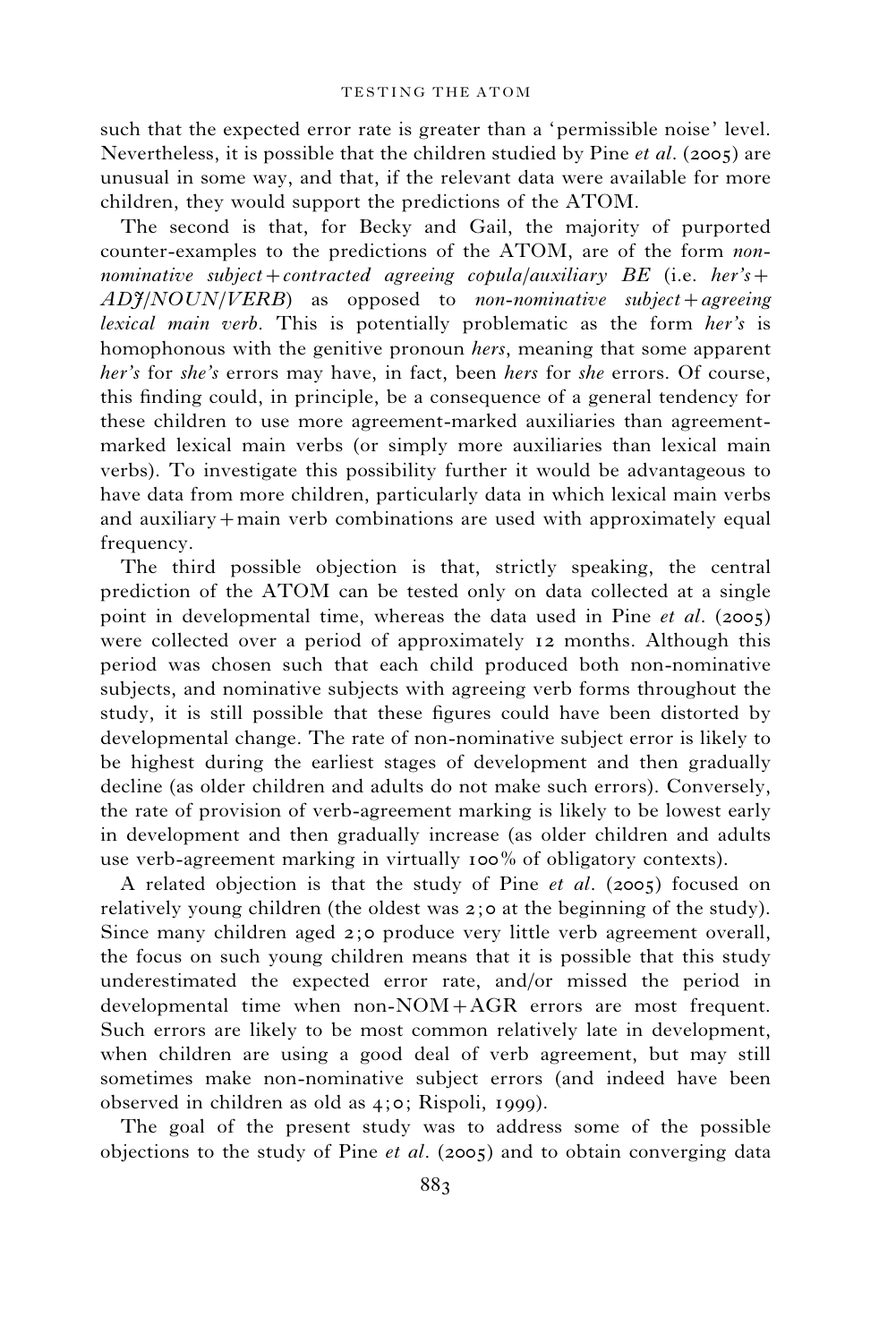using a different experimental paradigm, that of elicited imitation. This method allows us to elicit 3sg pronoun subjects and verb forms at a single point in developmental time, thus avoiding the potentially confounding effect of developmental change. In order to avoid the possibility of missing some of the relevant errors due to children producing low overall rates of agreement-marked verbs, we chose to study older children who were producing reasonably high rates of such forms.

An obvious disadvantage of the elicited-imitation paradigm (particularly when used with relatively old children) is that, since the child is, for each trial, attempting to imitate a well-formed utterance, the method might be expected to artificially increase rates of verb agreement and decrease rates of non-nominative subject provision as compared with spontaneous production data.

On the other hand, the fact that this method would seem to reduce the likelihood of the commission of non- $NOM+AGR$  errors can also be seen as a strength. Since any non-NOM+AGR error observed will have been produced immediately after (indeed, as an attempted imitation of) a correctly-formed model sentence, it is difficult to dismiss such errors as ''noise''.

A further advantage of the elicited imitation paradigm is that it allows for auxiliary+main verb combinations and lexical main verbs to be elicited in equal numbers, and thus to investigate whether rates of non-NOM+AGR error really are higher for auxiliary+main verb combinations than for lexical main verbs (e.g. Pine et al., 2005), or whether this is simply an artefact of naturalistic data sampling.

# SCREENING PROCEDURE

A screening procedure was used to identify participants and pronoun paradigms for which non-nominative subject errors would be observed.

## METHOD

### Participants

Participants were 24 monolingual English-speaking children (13 boys and 11 girls) aged between 3;5 and 4;3  $(M=3;1)$ , recruited from a single nursery school class in Manchester, England.

## Procedure

The study used an elicited imitation (sentence repetition) paradigm, which allows for precise control of the target utterance with respect to the pronoun subject. The study was presented to the child as a repetition game in which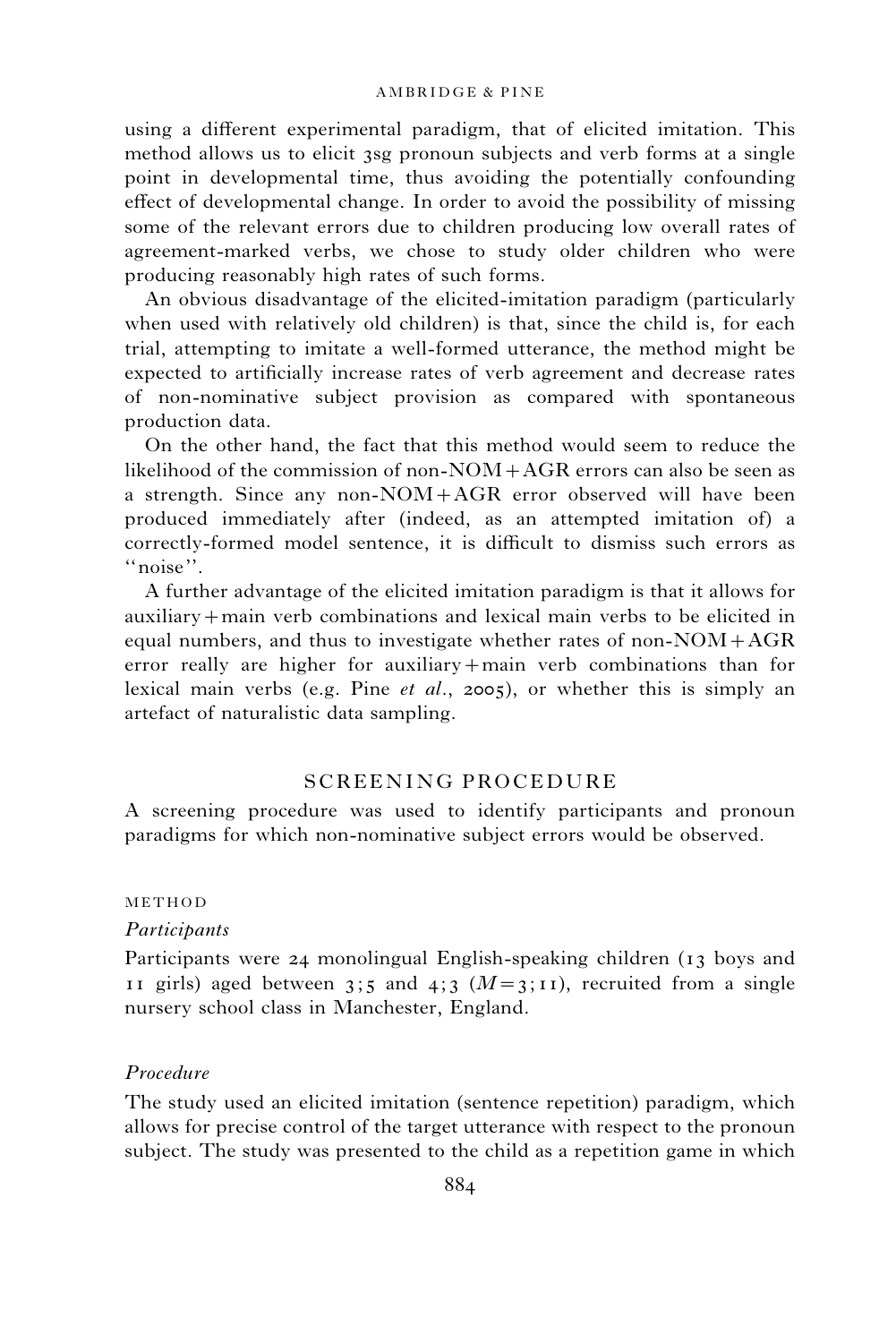her task was to repeat the experimenter's utterances into a (Shure SM58) microphone (connected to a Sony mindisc recorder). The minidisc recorder to which the microphone was connected was also connected to a loudspeaker, to allow children to hear their own voice. This proved a considerable incentive when encouraging children to copy the experimenter, and to speak directly into the microphone.

The instructions given to each child were simply 'You have to copy me, and say exactly what I say'. Each child was first given six practice trials using full NP subjects (Mickey or Mickey and Minnie) and intransitive verbs (run, swim, sleep, sing, walk, jump), half used as lexical main verbs (e.g. Every day Mickey sings a song) and half with a form of auxiliary BE (e.g. Today Mickey is running). Every child displayed perfect performance for all six practice trials.

Immediately after the six practice trials, 18 test trials were presented in random order. Twelve trials (three each using the pronoun subjects he, she, we, and they) were of the form  $Today [NP<sub>SURI</sub>] [ALX BE] [VERB-ing]$  $[NP<sub>OBI</sub>]$  (e.g. Today they are kicking the ball) to ensure that the use of AUX  $BE +3sg$  progressive -ing was natural. The verbs used for these trials were touch, bite, read, hide, move, pull, push, draw, kick, hold, eat and drink. Although each verb always occurred with the same object NP, the pronoun subject was varied systematically from verb to verb in a predetermined random order for each child. The remaining six trials (three each using the pronoun subjects he and she) were of the form Every day  $[NP_{\text{SUB}}]$ [VERB-s] [NP<sub>OBI</sub>] (e.g. Every day he reads a book) to ensure that the use of a lexical main verb was natural. Six of the 12 verb+direct object combinations used for the trials with AUX BE, selected at random, were used for these trials.

## Transcription and scoring

All child utterances (repetitions of the experimenter and spontaneous utterances) were transcribed offline by the first author according to CHAT conventions (MacWhinney, 2000). The data were also transcribed by a research assistant blind to the hypothesis under investigation. For utterances with the pronominal subjects  $he$ ,  $we$ , and they, agreement between the two transcribers was 100%. Utterances with she/her are considered separately in the relevant section of the main study.

Utterances were scored for the identity of the subject pronoun (nominative or non-nominative), and as to whether or not verb-agreement marking was unambiguously present on either the main verb (-s) or auxiliary  $(is/\text{-}'s/are\text{/}'re...ing)$ . Forms for which agreement marking is ambiguous (e.g. past tense forms) were scored as non-agreeing. Responses for which the transcribers could not reach agreement as to the form of the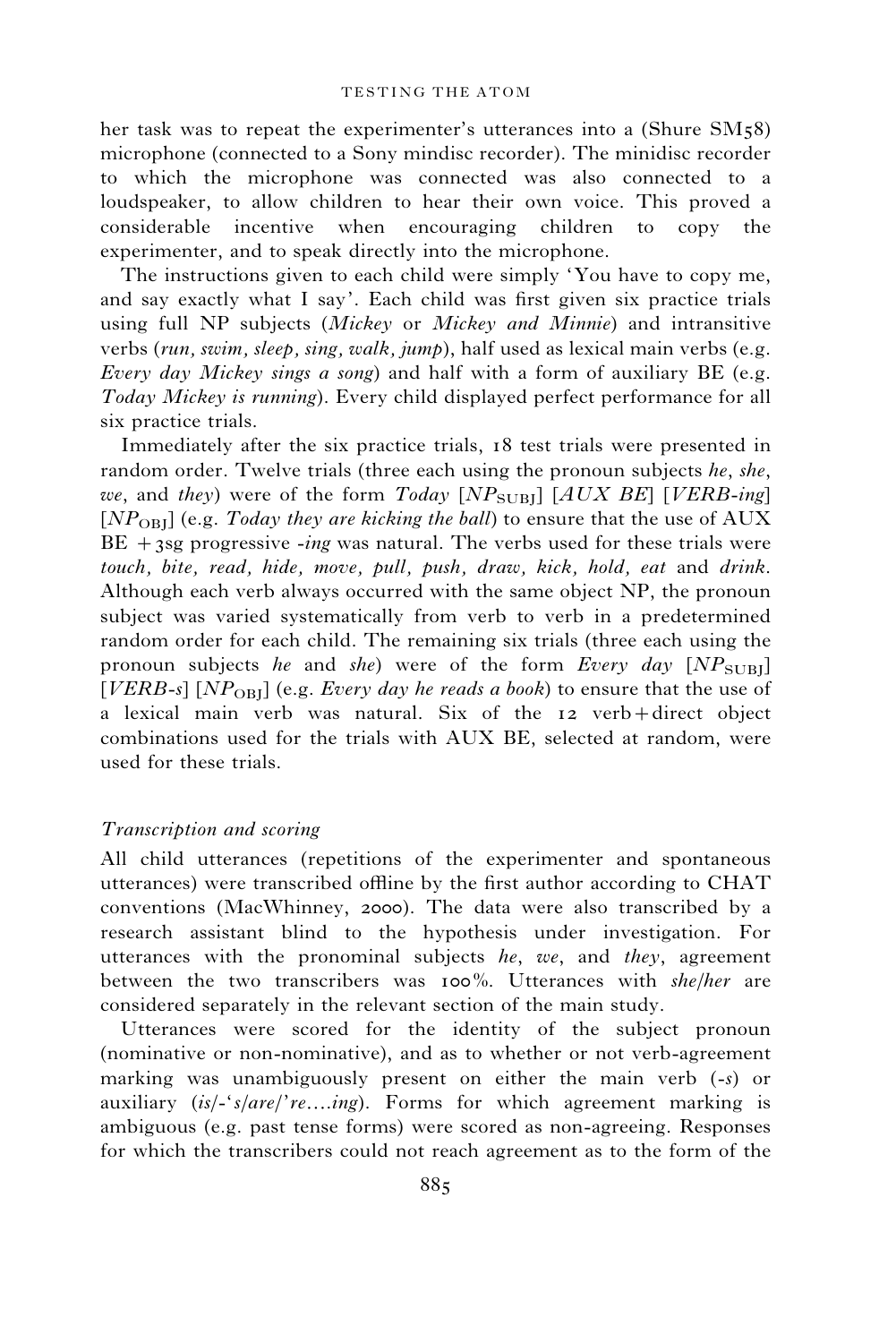|          | She/Her<br>%Her | He/Him<br>%Him | We/Us<br>$\%$ Us | They/Them<br>%Them |
|----------|-----------------|----------------|------------------|--------------------|
| Alan     | 60              | $\circ$        | $\circ$          | $\circ$            |
| Bob      | 100             | $\circ$        | $\circ$          | $\circ$            |
| Chris    | 100             | $\circ$        | $\circ$          | $\circ$            |
| Dave     | 100             | $\circ$        | $\circ$          | $\circ$            |
| Emma     | 60              | $\circ$        | $\circ$          | $\circ$            |
| Felicity | $\circ$         | $\circ$        | $\circ$          | $\circ$            |
| Georgia  | $\circ$         | $\circ$        | $\circ$          | $\circ$            |
| Harry    | $\circ$         | $\circ$        | $\circ$          | $\circ$            |
| Iona     | $\circ$         | $\circ$        | $\circ$          | $\circ$            |
| Jane     | $\circ$         | $\circ$        | $\circ$          | $\circ$            |
| Karl     | $\circ$         | $\circ$        | $\circ$          | $\circ$            |
| Liam     | $\circ$         | $\circ$        | $\circ$          | $\circ$            |
| Mary     | $\circ$         | $\circ$        | $\circ$          | $\circ$            |
| Neil     | $\circ$         | $\circ$        | $\circ$          | $\circ$            |
| Olivia   | $\circ$         | $\circ$        | $\circ$          | $\circ$            |
| Paul     | $\circ$         | $\circ$        | $\circ$          | $\circ$            |
| Quentin  | $\circ$         | $\circ$        | $\circ$          | $\circ$            |
| Rachel   | $\circ$         | $\circ$        | $\circ$          | $\circ$            |
| Steven   | $\circ$         | $\circ$        | $\circ$          | $\circ$            |
| Tom      | $\circ$         | $\circ$        | $\circ$          | $\circ$            |
| Uri      | $\circ$         | $\circ$        | $\circ$          | $\circ$            |
| Vikki    | $\circ$         | $\circ$        | $\circ$          | $\circ$            |
| Will     | $\circ$         | $\circ$        | $\circ$          | $\circ$            |
| Xavier   | $\circ$         | $\circ$        | $\circ$          | $\circ$            |
| Mean     | 18              | $\circ$        | $\circ$          | $\circ$            |

TABLE 1. Screening procedure : percentage of non-nominative subjects for each pronoun paradigm

subject, or as to whether or not verb-agreement marking was present were excluded, as were responses that did not contain a subject or verb, or were unclear. A further seven utterances were excluded due to problems with the recording equipment.

## RESULTS

Table I shows the proportion of utterances for each pronoun paradigm which had non-nominative subjects (data on verb agreement marking are not reported here as these data are irrelevant for the pronouns he, we and they, as they did not occur in non-nominative form. Rates of verbagreement marking for utterances with her/she are discussed in the relevant section of the main study).

Perhaps surprisingly, the elicited imitation paradigm was successful in eliciting non-nominative subjects, despite the fact that children were attempting to imitate the experimenter's utterances, which used exclusively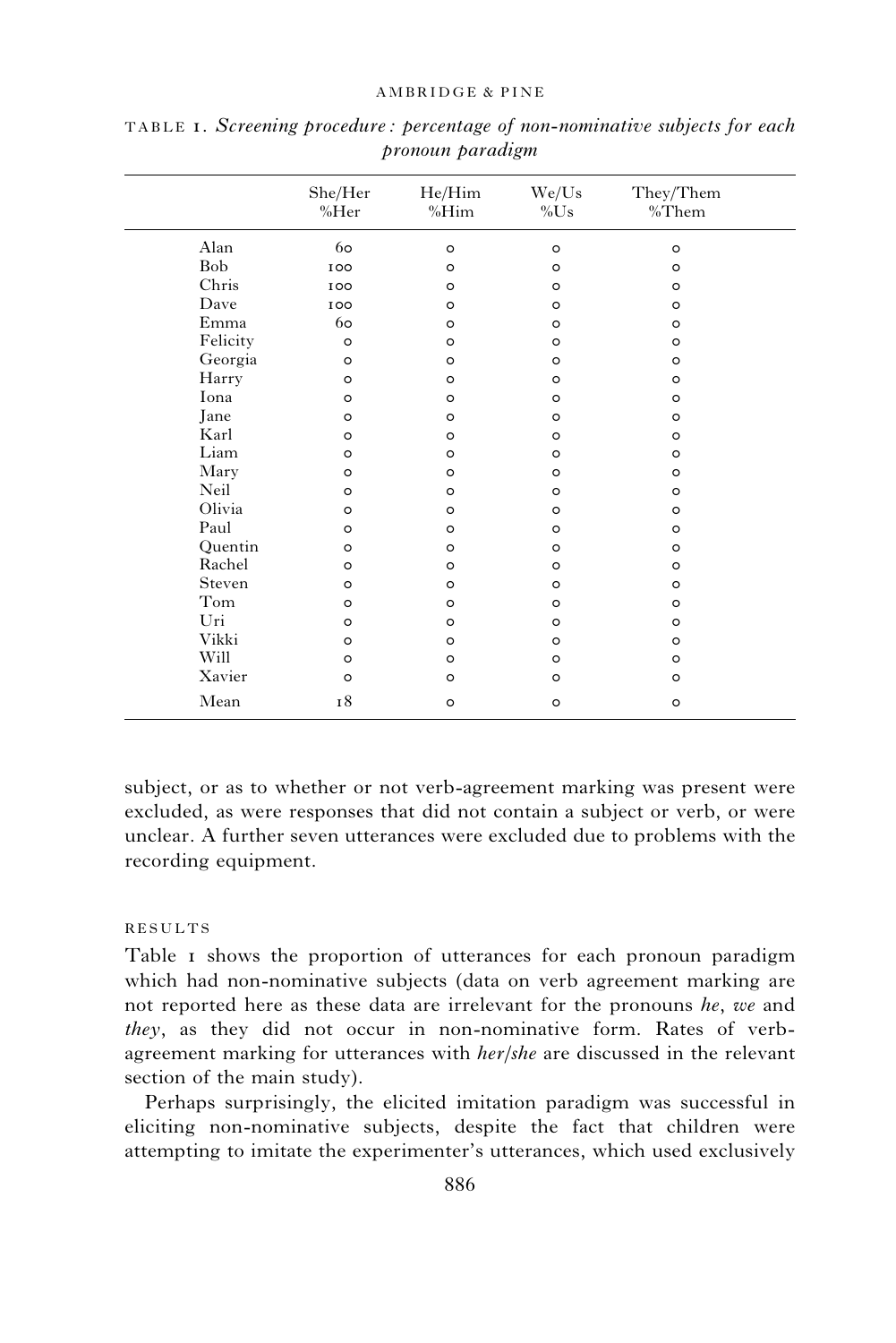nominative subjects. Overall error rates were low, with 19 of the 24 children studied making no non-nominative subject errors (though this was perhaps, in part, a result of using an elicited imitation paradigm with relatively old children). The remaining five children all made non-nominative subject (her for she) errors solely with the 3sg feminine pronoun paradigm at rates of 60% (two children) and 100% (three children).

These findings are remarkably consistent with those of studies that have used spontaneous production data. Our finding that only around 20% of children make non-nominative subject errors is consistent with Rispoli's (2005) observation of considerable variation across children with respect to the commission of non-nominative subject errors. Rispoli (2005) argues that whether or not children make pronoun case-marking errors is largely determined by individual differences between children, with some building pronoun paradigms conservatively, and others ''reach[ing] beyond their grasp'' (p. 93) and hence committing such errors.

Our finding that children make non-nominative subject errors only for the 3sg feminine pronoun paradigm is consistent with the findings of many previous studies that rates of non-nominative subject error are much higher for this than for any other pronoun paradigm (e.g, Rispoli, 1994; 1998; 1999; Vainikka, 1994; Moore, 1995; Schutze, 1997; Pine et al., 2005). Rispoli (1994; 1998; 1999) suggests that non-nominative subject errors might be highest for she/her because the lexical item her (unlike other non-nominative pronouns such as me, him, us or them) does ''double duty'' (1998: 550) as the objective and possessive pronoun for the 3sg feminine paradigm. Consequently, her has a higher retrieval strength than other non-nominative pronoun forms, and is therefore more likely to be recalled in error for use in subject position.

Recall that the central prediction of the ATOM is that children will not use agreement-marked verb forms with non-nominative subjects. It clearly follows, then, that this prediction can be tested only on children and pronoun paradigms for which non-nominative subjects have been observed. Therefore for the main study we elicited sentences with 3sg feminine pronoun subjects from the five children observed to make non-nominative subject errors.

# MAIN STUDY

## METHOD

### Participants

Participants were the five children identified as making non-nominative subject errors for the 3sg feminine pronoun paradigm: Alan  $(4, 2)$ , Bob  $(3, 6)$ , Chris  $(4, 4)$ , Dave  $(4, 3)$  and Emma  $(4, 6)$ .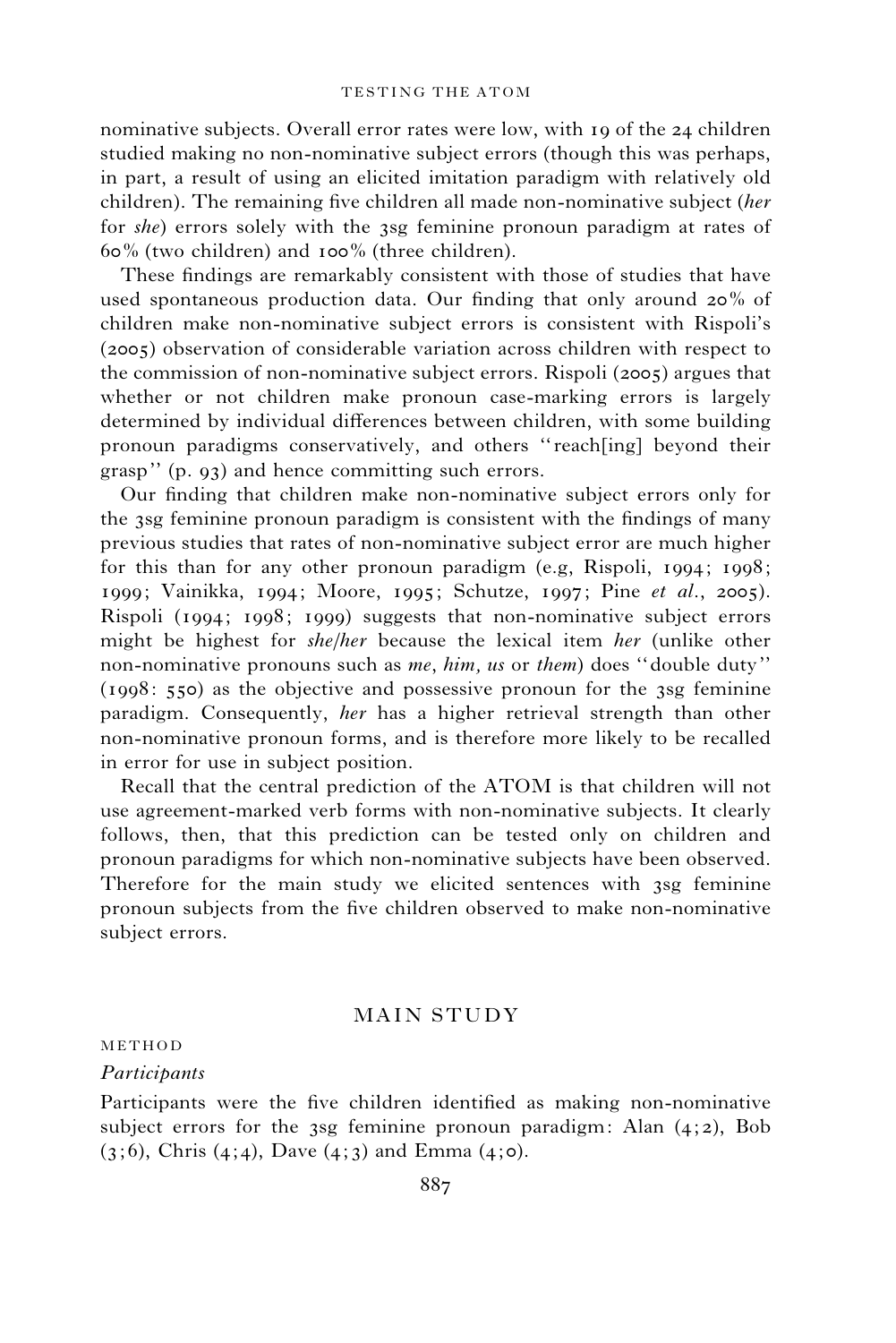TABLE 2. Sentences used in the main study, and the frequency of each verb in the mother's data of the Manchester corpus (Theakston et al., 2001)

| Story presentation A                      | Verb<br>frequency | Story presentation B                                       | Verb<br>frequency |
|-------------------------------------------|-------------------|------------------------------------------------------------|-------------------|
| She comes downstairs                      | 1569              | She is coming downstairs                                   | 725               |
| She is making the tea                     | 419               | She makes the tea                                          | 1465              |
| She has breakfast                         | 2234              | She is having breakfast                                    | 283               |
| She is getting ready                      | 352               | She gets ready                                             | 3630              |
| She looks pretty                          | 3009              | She is looking pretty                                      | 172               |
| She is going to school                    | 2317              | She goes to school                                         | 6438              |
| She opens the door                        | 501               | She is opening the door                                    | 4                 |
| She is sitting on the carpet<br>quietly   | 185               | She sits on the carpet quietly<br>She is drawing a picture | 1139<br>55        |
| She draws a picture                       | 429               | She plays with the other children                          | 1039              |
| She is playing with the other<br>children | 189               | She is putting all the toys away<br>She eats lunch         | I74<br>881        |
| She puts all the toys away                | 2973              |                                                            |                   |
| She is eating lunch                       | 232               |                                                            |                   |

Two children received Presentation A first, three Presentation B. Verb frequencies refer to all main verb forms (for lexical main verbs), and all progressive forms (for compounds with AUX BE).

## Procedure

Sentences were presented using an illustrated story about an unnamed girl's daily routine. This ensured that it was natural to use only pronouns (as neither child nor experimenter knew the girl's name), and to use both simple (lexical main verb) and compound (auxiliary+main verb) forms (to describe habitual daily actions, and actions conducted on the particular day of the story respectively). For each of 12 pictures, the experimenter produced a (well-formed) sentence, then elicited a repetition from the child. The experimenter used 12 predetermined verbs (presented in the same order for each child), alternating between simple and compound forms from sentence to sentence (beginning with a simple form for two children, and a compound form for three children). The verbs were chosen as the 12 most frequent in the mothers' data from the Manchester Corpus (Theakston et al., 2001) that were deemed amenable to the story context. After reading through the story once, the experimenter then repeated the procedure, using compound verb forms where he had previously used simple forms and vice versa. Thus for each picture, the child was asked to copy one sentence using a simple verb form and one using a compound form of the same verb plus auxiliary is (e.g. She makes the tea/She is making the tea). The 24 sentences used in the study are shown in Table 2, along with the frequency of each verb in the maternal data from the Manchester corpus.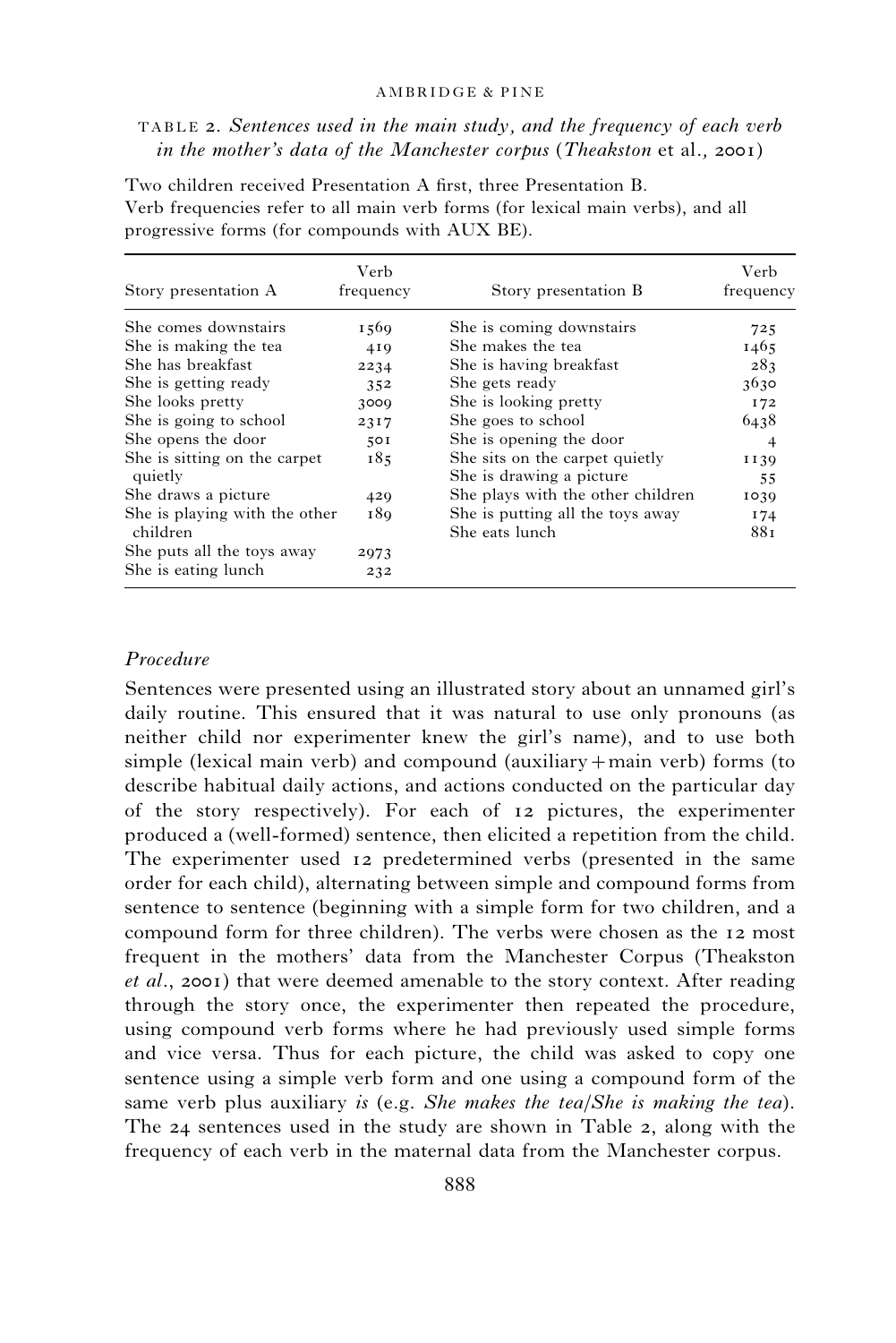## Transcription and scoring

All child utterances (repetitions of the experimenter and spontaneous utterances) were again transcribed offline by the first author, and also by a research assistant blind to the hypothesis under investigation. Only utterances that both transcribers agreed contained a 3sg feminine pronoun subject (her or she) were included in further analyses. This resulted in the exclusion of 13 utterances with no subject, eight with he as subject, and three with they as subject. In order to maximize the amount of data available, all sentences produced during the screening procedure that had her or she as subject were also included.

The two transcripts differed crucially (i.e. with regard to the form of the pronoun used, and the presence or absence of agreement) for 17 out of 126 utterances. After subsequent re-listening, the transcribers were able to reach agreement for all but three of these 17 utterances, which were excluded from the analysis.

The remaining 123 utterances were scored for the identity of the subject pronoun (she or her), and as to whether or not verb agreement was unambiguously present on either the main verb  $(-s)$  or auxiliary  $(is)$ 's...*ing*). Forms for which agreement marking is ambiguous (e.g. *Her* played [Alan]) were scored as non-agreeing. To allow us to investigate whether children show a different pattern of subject case and agreement marking for lexical main verbs and auxiliaries, utterances were also classified according to whether the target utterance (defined as the utterance that the child was attempting to imitate) included agreement marking on a lexical main verb or an auxiliary. The target was defined relative to the experimenter's utterance because it is not always possible to determine from an isolated child utterance whether a lexical main verb or auxiliary+present progressive form was intended.

Following the procedures outlined in Pine *et al.* (2005) we then calculated for each child (collapsing across main verb and auxiliary agreement):

- 1. The expected frequencies of nominative (she) and non-nominative (her) subjects with agreeing and non-agreeing verb forms. Expected frequency=Row Total×Column Total/Grand Total. This provides an estimate of the number of nominative and non-nominative subjects with and without agreement-marked verbs that would be expected to occur by chance (i.e. if the two were not related in the data).
- 2. The observed rate of agreeing verb forms with a non-nominative subject  $(her) =$ Observed frequency of agreeing verb forms with a non-nominative subject (her)/Observed frequency of agreeing verb forms in total (with either her or she as subject).
- 3. The expected rate of agreeing verb forms with a non-nominative subject (her). This is calculated in the same way as  $\alpha$ , except that the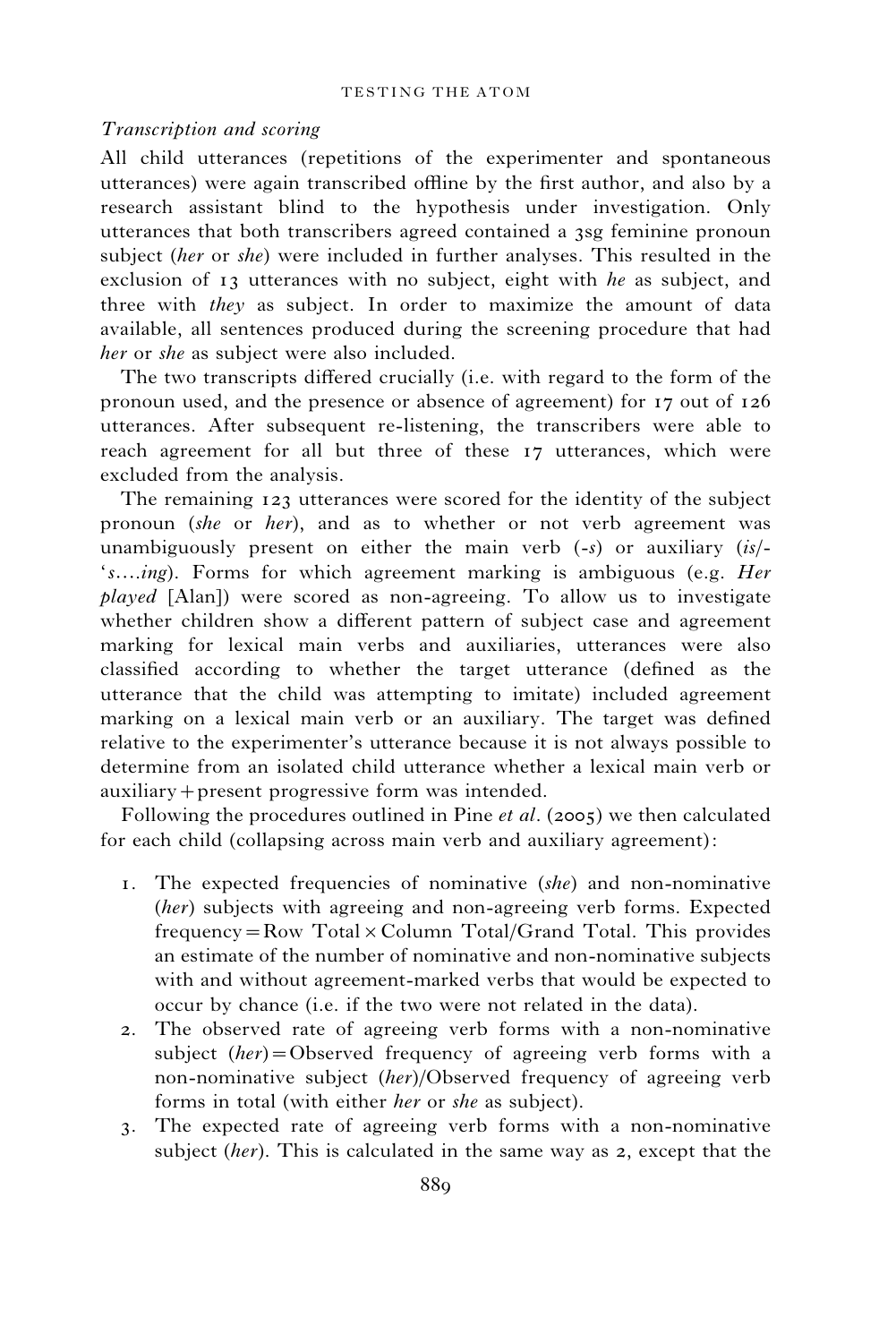expected frequency (from 1), rounded up to the nearest integer, rather than the observed frequency is used as the numerator.

### RESULTS

Table 3 shows the observed and expected frequencies for nominative  $(she)$ and non-nominative *(her)* subjects with and without unambiguous verb agreement, whether marked on the main verb or auxiliary (data broken down by main/auxiliary verb marking are shown in Table 4). The observed and expected rates at which the non-nominative subject *(her)* was used with an agreement-marked verb form are also shown.

It is immediately striking that all five children produced at least one nonnominative (her) subject with an agreement-marked verb form (all such utterances are shown in the Appendix). Recall however, that the central prediction of the ATOM is that children will not produce such utterances at a rate of above 10% (representing 'noise' in the data). Binomial tests were calculated to determine which children, if any, would be expected to produce *her* subjects with an agreement-marked verb form at a rate significantly higher than  $10\%$ , given the independent frequencies of *her* subjects and verbs marked for agreement in the data (i.e. if such forms were permitted by the child's grammar). As the final column of Table 3 shows, three children, Bob, Chris and Dave, meet this criterion. Further binomial tests were conducted to determine whether, for these three children, the observed rate of  $her+AGR$  was significantly greater than 10%. As Table 3 shows, this test reached significance at  $p = 0.01$  or better for all three children. The results of this analysis show, then, that every child who produced enough utterances with her in subject position and (independently) with verbs marked for agreement to allow a test of the ATOM to be made produced non-nominative (her) subjects with an agreement-marked verb form at a rate significantly greater than can be dismissed as noise in the data.

For the remaining two children, Alan and Emma, the rate of non-NOM+AGR expected by chance if this combination were permitted is not significantly greater than the 10% noise level. In any case, Alan's data could not be expected to provide any support for the ATOM, as the only utterance which displays verb-agreement marking has a non-nominative (her) subject. The data for Emma pattern in such a way as to potentially suggest support for the ATOM, as only one of her 11 agreement-marked verb forms has *her* as subject. In fact, this rate ( $\circ \circ$ ) is not significantly lower than the expected rate ( $o.26$ ,  $p = o.07$ ) by Fisher's exact test (a test equivalent to a standard Chi square, for use on datasets with low expected cell frequencies). Indeed, for no child was the observed rate of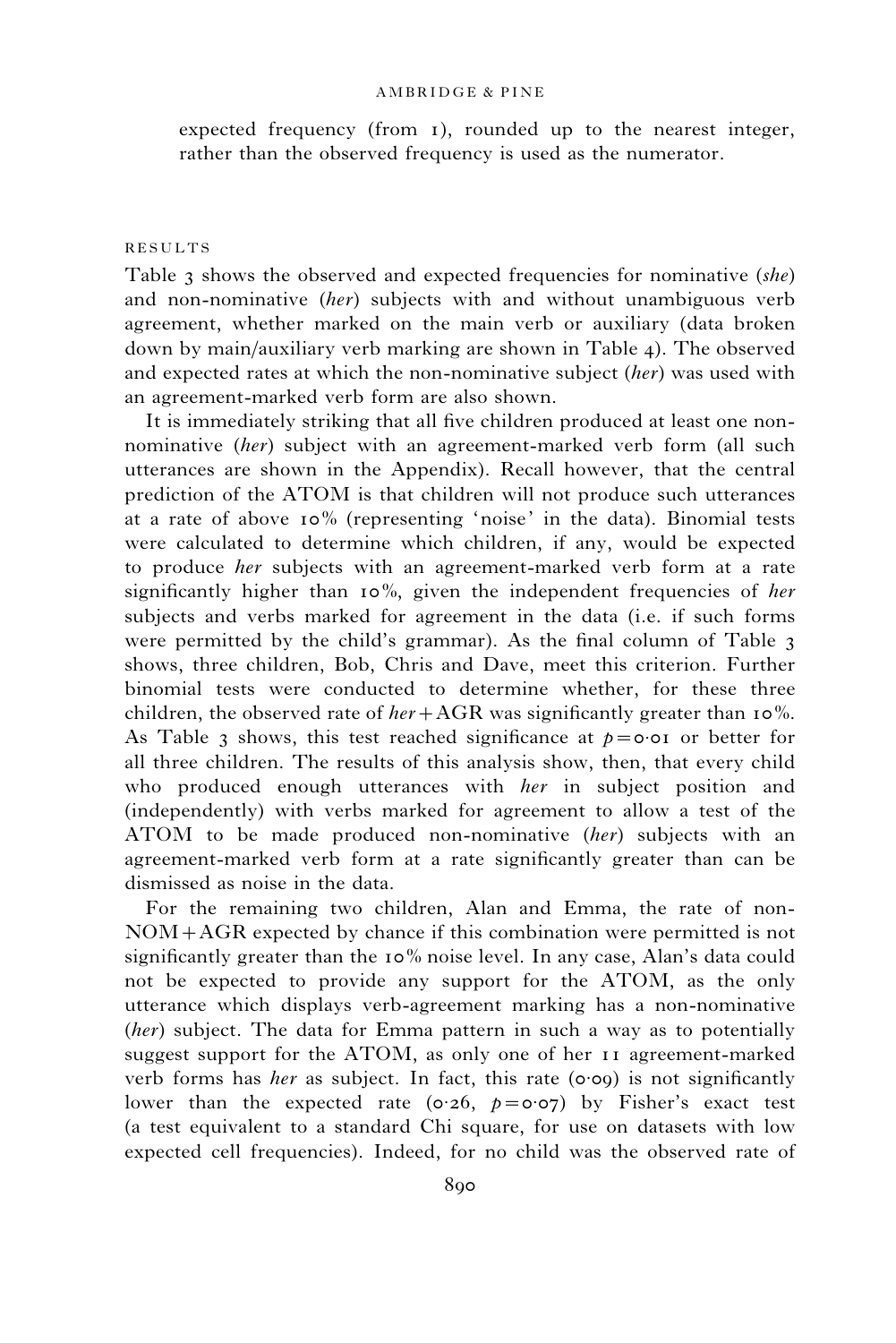|               |                                                                                  |                        | She                   |                        | Her                   |                      | $Her+AGR$            |                      |                       |  |
|---------------|----------------------------------------------------------------------------------|------------------------|-----------------------|------------------------|-----------------------|----------------------|----------------------|----------------------|-----------------------|--|
|               | <b>AGR</b>                                                                       | Observed<br>frequency  | Expected<br>frequency | Observed<br>frequency  | Expected<br>frequency | Observed<br>rate     | Binomial<br>$>10\%$  | Expected<br>rate*    | Binomial<br>$>10\%$ ? |  |
| Alan $(4;2)$  | $^{+}$<br>$\overline{\phantom{0}}$                                               | $\circ$<br>$\mathbf I$ | 0.05<br>0.05          | 1<br>20                | 0.95<br>20.05         | $I/I$ $(I \cdot 00)$ | $p = o \cdot I$ n.s. | $I/I$ $(I \cdot 00)$ | $p = o \cdot I$ n.s.  |  |
| Bob $(3,6)$   | $+$<br>$\overline{\phantom{m}}$                                                  | $\overline{a}$<br>5    | 1.46<br>5.54          | 3<br>14                | 3.54<br>13.46         | $3/5$ (0.60)         | $p = 0.008$ **       | $4/5$ (0.71)         | $p = 0.0004$ ***      |  |
| Chris $(4;4)$ | $+$                                                                              | $\circ$<br>$\circ$     | $\circ$<br>$\circ$    | 9<br>19                | 0.00<br>10.00         | $9/9$ (1.00)         | $p 0'0001***$        | $9/9$ (1.00)         | $p 0'0001***$         |  |
| Dave $(4;3)$  | $^{+}$<br>$\overline{\phantom{m}}$                                               | $\circ$<br>$\circ$     | $\circ$<br>$\circ$    | $\boldsymbol{z}$<br>28 | 2.00<br>28.00         | $2/2$ (1.00)         | $p = 0.01$ **        | $2/2$ (1.00)         | $p = 0.01$ **         |  |
| Emma $(4; o)$ | $+$<br>$\hspace{1.0cm} \rule{1.5cm}{0.15cm} \hspace{1.0cm} \rule{1.5cm}{0.15cm}$ | IO<br>$\overline{4}$   | $8 \cdot 11$<br>5.89  | 1<br>$\overline{4}$    | 2.89<br>$2 \cdot I I$ | $I/I$ [ $(0.00)$     | $<$ 10%              | $3/11$ (0.26)        | $p = 0.09$ n.s.       |  |

TABLE 3. Observed and expected frequencies for nominative (she) and non–nominative (her) subjects with (+) and without  $(-)$  unambiguously agreement-marked verb forms, observed and expected rates of her + agreement-marked verb form, and p values of the binomial tests conducted to compare each of these values to 10%

\* The common fraction denotes the expected frequency of  $her+AGR$ , rounded up to the nearest integer, divided by the total number of utterances containing <sup>a</sup> verb marked for agreement (the numbers used in the binomial test). The decimal fraction (in parentheses) is calculated in the same way using the non-rounded expected frequency of  $her + AGR$ .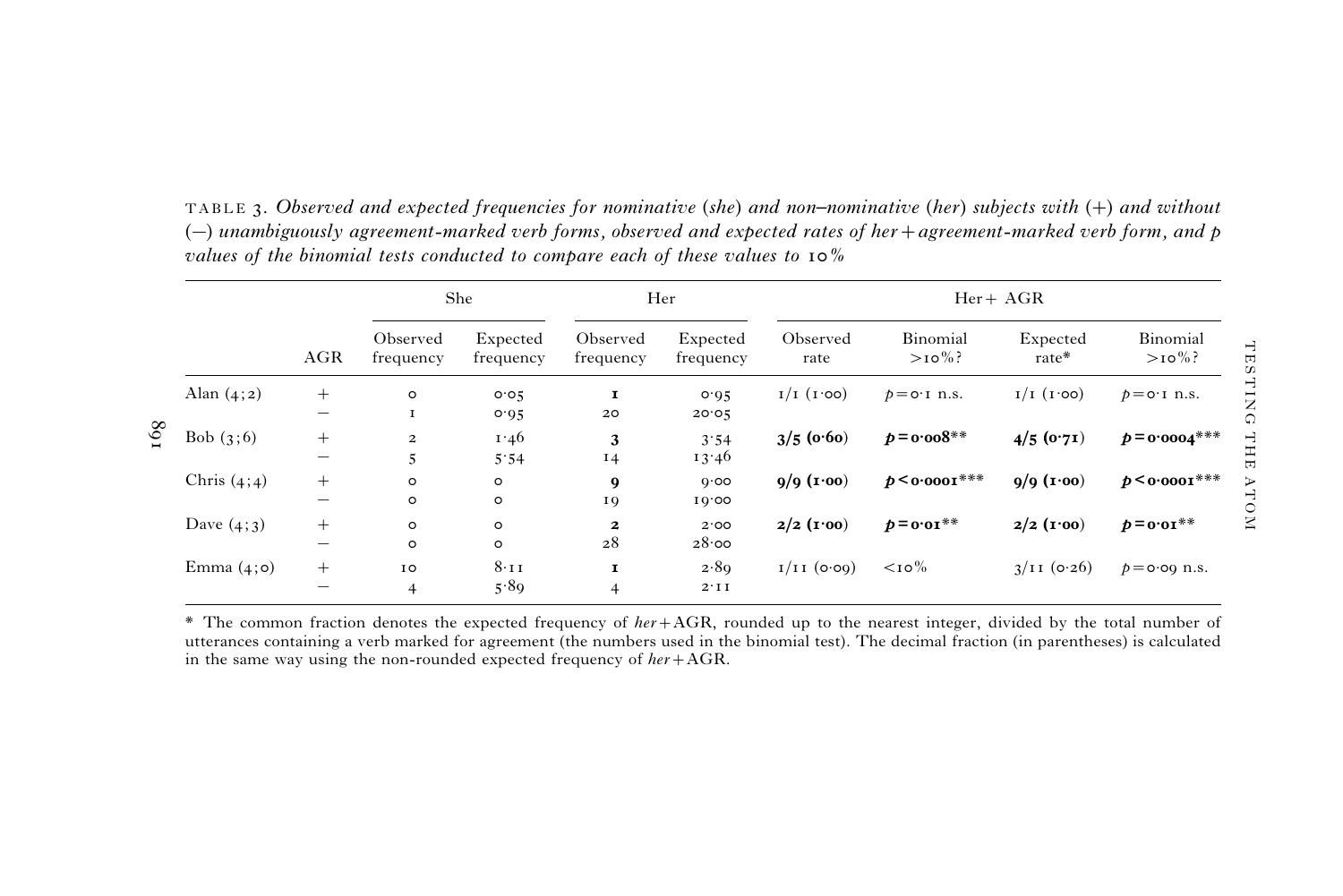|            |         | AGR on AUX     |                | AGR on main verb |                         | Total                   |                         |
|------------|---------|----------------|----------------|------------------|-------------------------|-------------------------|-------------------------|
|            |         | She            | Her            | She              | Her                     | She                     | Her                     |
| Alan       | $AGR+$  | $\circ$        | $\circ$        | $\circ$          | I                       | $\circ$                 | 1                       |
|            | $AGR -$ | 1              | $I$ $I$        | $\circ$          | 9                       | <b>I</b>                | 20                      |
| <b>Bob</b> | $AGR +$ | <b>I</b>       | $\circ$        | <b>I</b>         | 3                       | $\overline{\mathbf{c}}$ | 3                       |
|            | $AGR -$ | 5              | 8              | $\circ$          | 6                       | 5                       | 14                      |
| Chris      | $AGR+$  | $\circ$        | $\circ$        | $\circ$          | 9                       | $\circ$                 | 9                       |
| $AGR -$    |         | $\circ$        | 14             | $\circ$          | 5                       | o                       | 19                      |
| Dave       | $AGR+$  | $\circ$        | $\circ$        | $\circ$          | $\overline{\mathbf{c}}$ | $\circ$                 | $\overline{\mathbf{c}}$ |
|            | $AGR -$ | $\circ$        | 15             | $\circ$          | 13                      | $\circ$                 | 28                      |
| Emma       | $AGR+$  | $\overline{4}$ | 1              | 6                | $\circ$                 | 10                      | 1                       |
|            | $AGR -$ | 3              | $\overline{2}$ | T                | $\overline{\mathbf{c}}$ | $\overline{4}$          | 4                       |

TABLE 4. Agreeing and non-agreeing auxiliaries and lexical main verbs by pronominal subject case

non-NOM+AGR significantly different (by Fisher's exact test) to that expected by chance if such forms were permitted by the child's grammar.

Table 4 shows the results broken down by main and auxiliary verb marking. It is notable that, displaying the opposite pattern to Becky and Gail (Pine et al., 2005), 15 of the 16 agreement-marked verbs which occurred with non-nominative subjects in the present study were lexical main verbs. Thus it cannot be the case that the apparent non- $NOM+AGR$ errors observed were in fact *hers* (genitive pronoun) for *she* errors (a possibility for sentences such as Her-'is playing).

## DISCUSSION

Under the agreement/tense omission model, when a child produces an utterance containing a verb form unambiguously marked for both tense and agreement (e.g.  $play-s$ ), this demonstrates that agreement is present in the child's representation of the utterance. This being the case, it is simply not possible for the grammar to fail to assign nominative case to the subject (e.g. she). The model therefore predicts that non-nominative subjects with agreement-marked verb forms will occur at a rate of 'essentially zero, modulo noise in the data' (Schutze, 2001: 508).

Whilst, at first glance, this prediction would seem to be borne out by the available naturalistic data, closer inspection reveals that the majority of children for whom data is available do not independently produce nonnominative subjects or agreement-marked verb forms with sufficient frequency that the non-predicted forms would be observed even if they were permitted by the child's grammar. As Pine et al. (2005) demonstrate,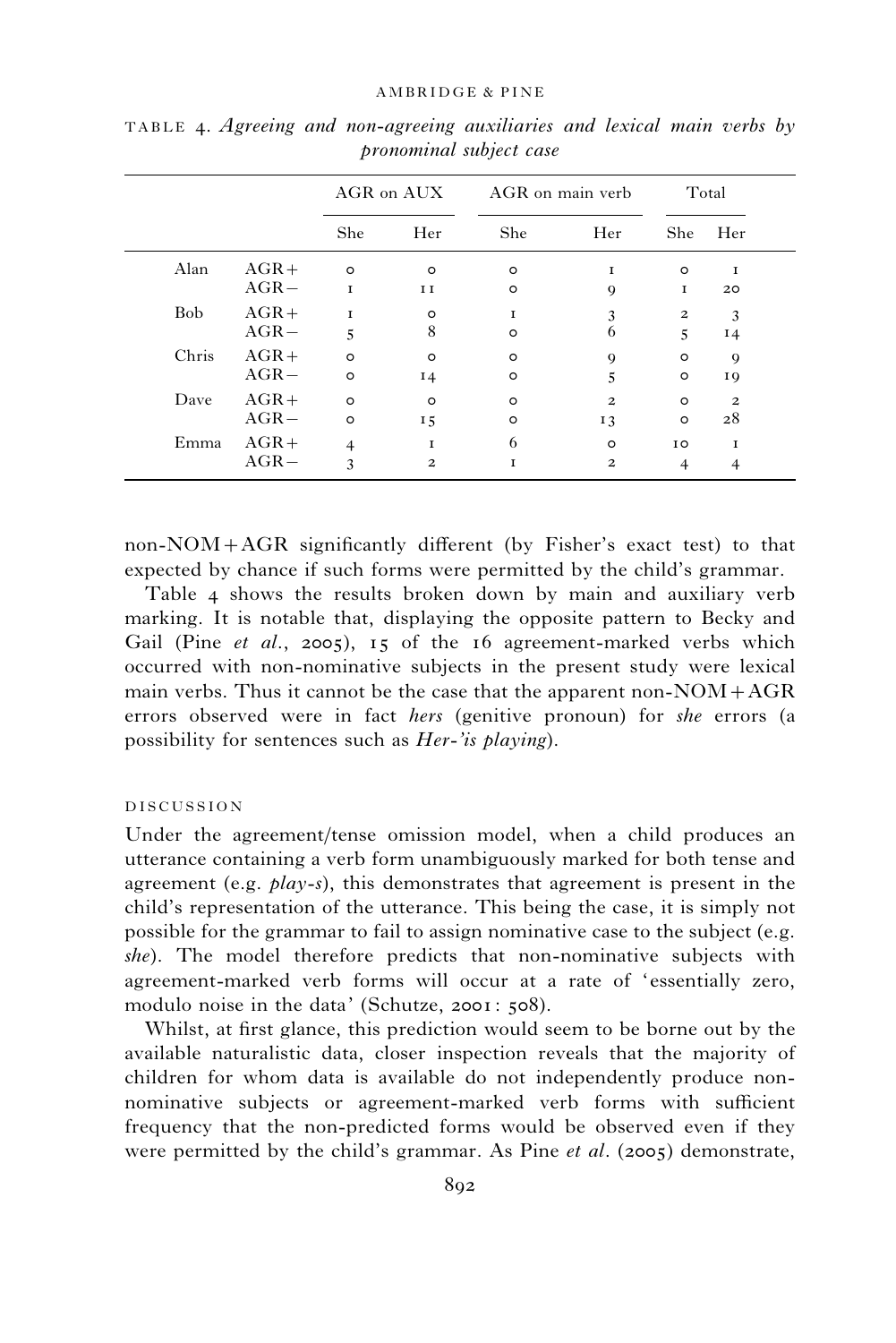### TESTING THE ATOM

when statistical analysis is used to isolate those children for whom nonnominative subjects and agreement-marked verb forms are independently sufficiently frequent that they would be expected, by chance, to occur together in significantly more than 10% of relevant contexts (an arbitrary level of acceptable 'noise' in the data), we find that children, almost without exception, do produce non-NOM+AGR forms at rates significantly higher than  $10\%$ .

Mirroring the results of Pine *et al.* (2005), the present study found that children who make both sufficient use of verb-agreement marking and produce a sufficient number of non-nominative subjects to allow a test of the ATOM to be made do not support the predictions of the model. For each of these children (three of the five tested) the rate of non-nominative subjects with agreement-marked verb forms was significantly greater than could reasonably be dismissed as noise. Furthermore, for no child was the rate of non-NOM+AGR significantly different to the rate that would be expected by chance, given the independent frequencies of nonnominative subjects and agreement-marked verb forms.

One possible objection to the interpretation of the results presented here is that since neither Chris nor Dave produced a single nominative subject (she) over the course of the study, these children might have yet to acquire this lexical form. Schutze (2001) argues that the ATOM cannot be tested a child who has not acquired the relevant nominative form (in this case she) since, for such a child, '*her* would effectively be the child's NOM form ... because she knows it is a 3sg feminine pronoun and she has not yet learned any other forms that express that meaning' Schutze (2001: 509).

This issue is easily resolved for Dave, who produced the utterance 'She [/] her getting her clothes' (for 'She is getting ready'). Whilst this utterance was clearly a re-tracing, and so was scored as  $her + non-agreeing$  verb, it demonstrates that this child has at least some knowledge of the lexical item she, and is capable of producing it in a relevant context.<sup>1</sup> Chris did not produce the form she over the course of the study. Whilst it may seem unlikely that a child aged  $4:4$  would have yet to acquire so frequent a lexical item as she, since we cannot rule out this possibility, Chris's data remain equivocal.

One could also argue that the results of the present study are not meaningful because they are based on data from only a handful of children

<sup>[1]</sup> Since Schutze (2001) offers no criterion for acquisition of a particular pronoun form (or definition of ''productive inventory'', p. 507) it is not possible to say whether or not this single use of *she* constitutes evidence that Dave had "acquired the relevant nominative form'' (Schutze, 2001: 509). This issue is complicated by the fact that some children have been observed to produce the form *she* prior to a stage in which *her* is used exclusively in all 3sg feminine pronoun contexts (Rispoli, 2002). Our thanks are due to an anonymous reviewer for helping to clarify this point.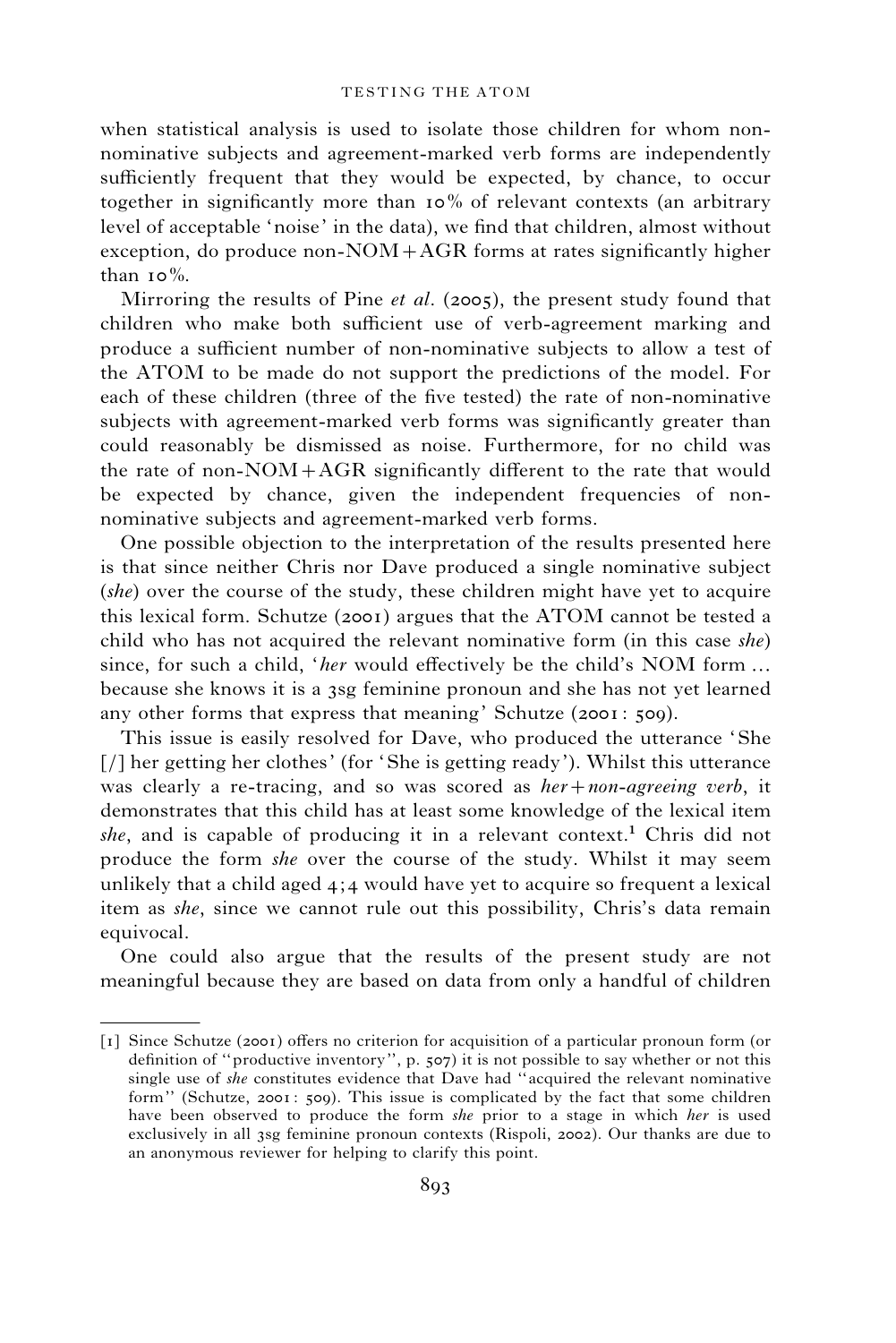who are relatively old (indeed well beyond the upper age limit of virtually all other studies that have investigated this phenomenon). Although, of course, a larger sample size is always desirable, the fact remains that, from an original cohort of 24 participants, the data from every child who produced a sufficient number of non-nominative subjects, and made sufficient use of verb-agreement marking to allow a test of the ATOM to be made failed to support the model. As argued in Pine *et al.* (2005), it is actually rather difficult to find children who independently produce enough agreement-marked verbs and non-nominative subjects to allow the model to be tested (i.e. to give an expected error rate significantly greater than a level that could be dismissed as noise in the data). This implies that the model derives much of its credibility from the fact that there exist few children whose data could disconfirm the model, even if it were incorrect.

A similar point can be made with respect to the age of our participants. If we had used younger participants, we would presumably have found more non-nominative subject errors (only two children used her exclusively throughout the study), but fewer verb forms correctly marked for agreement. If we had used older participants, we would presumably have found fewer non-nominative subject errors, but more verb forms correctly marked for agreement (no child displayed 100% agreement). Again, the implication is that the ATOM derives much of its credibility from the likelihood that non-nominative subject errors, and correct verb marking show different, if overlapping, developmental time-courses. If, as in the present study, and that of Rispoli (1999), we 'catch' children in the period in which they are still making non-nominative subject errors but have begun to use a good deal of verb agreement, we find that they combine the two in a single utterance about as often as one would expect given their independent frequencies.

A final potential criticism is that the method of elicited imitation is not a good measure of children's grammatical competence, at least in the area of case assignment or tense/agreement marking. It could be, for example, that non-NOM+AGR errors were a consequence of children simply repeating the experimenter's utterances verbatim, replacing the item she with her; the item which they ''prefer'' to use to refer to a female subject (perhaps because it has greater representational strength, having been used by children frequently in their own productions, and ''doing double duty'' (Rispoli, 1998: 550) as a possessive pronoun). Whilst, of course, it is not possible to rule out this objection entirely, two observations do not sit comfortably with this view. The first is that non-agreeing verb forms were still produced with much greater frequency than agreeing verb forms throughout, even for those children whose results are inconsistent with the predictions of the ATOM (Bob, 19 non-agreeing vs. 5 agreeing; Chris, 19 vs. 9, Dave 28 vs. 2). If children were simply repeating the experimenter's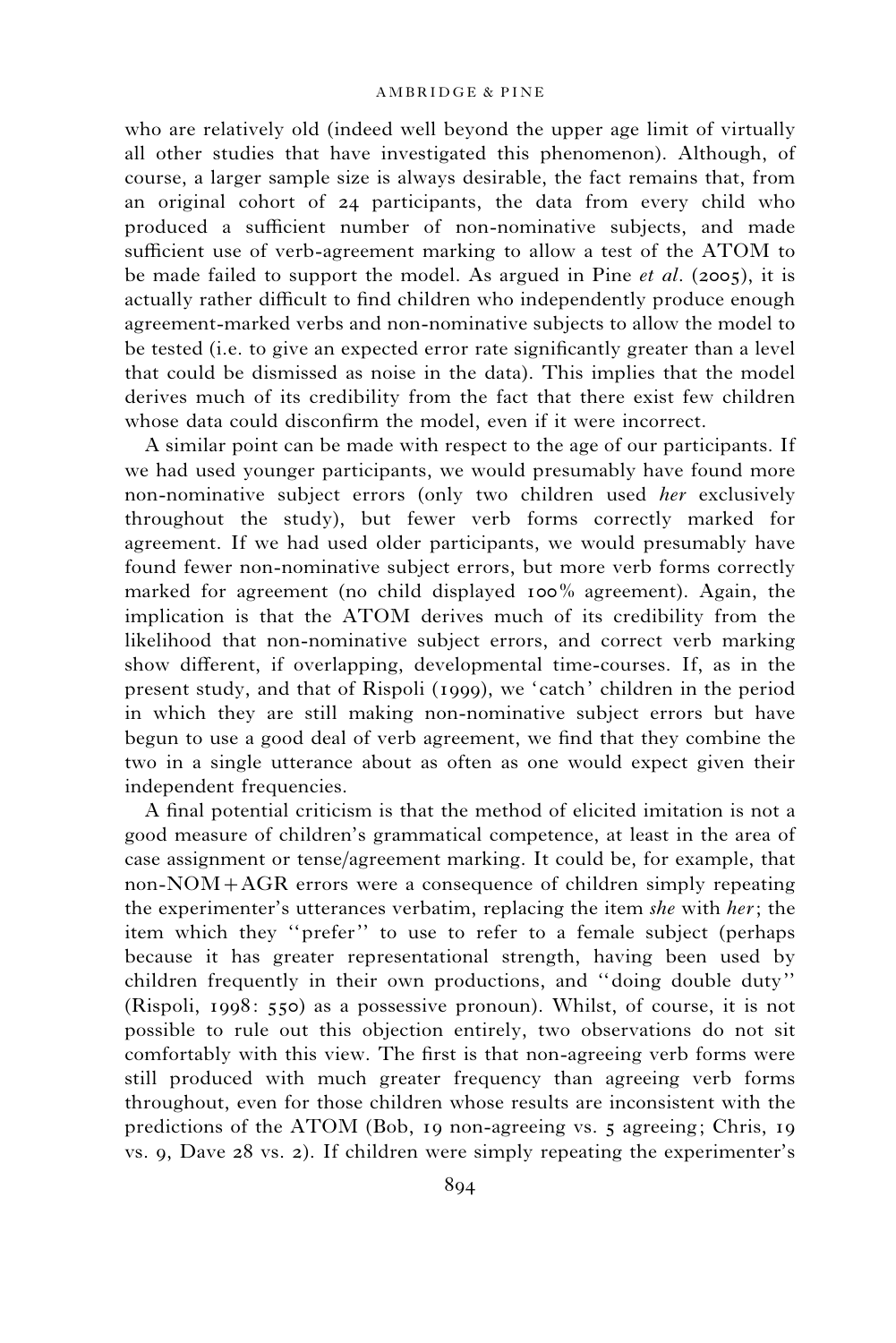utterances verbatim and sometimes substituting her for she, it is difficult to see why they would mostly omit verb agreement. There would not seem to be anything about the elicited imitation paradigm that makes the omission of verb-agreement marking more likely, as similar levels of agreement (non-)marking are observed in naturalistic data (e.g. Pine *et al.*, 2005).

Perhaps more importantly, our findings are entirely consistent with those of previous studies that have used naturalistic or quasi-experimental methods. The naturalistic data from Pine et al. (2005) and, when they are appropriately analysed, from Schutze  $\&$  Wexler (1996; see reanalysis in Pine *et al.*, 2005) demonstrate that non-NOM+AGR errors are produced too often to be reasonably disregarded as noise in the data. Both studies also report that non-nominative subject errors are more frequent for *she/her* than any other pronoun paradigm, consistent with the findings of our screening procedure. Our findings are also similar to those of Rispoli (1999), who observed  $37$  non-NOM+AGR errors, all but one with *her*, in a quasiexperimental study.

It does not seem, then, that there is anything about the method of elicited imitation that particularly encourages the production of non-NOM+AGR errors. Indeed, it could be argued that, since the experimenter supplied the correct form of the pronoun and agreeing auxiliary or main verb in each case, the method used in the present study might actually be expected to reduce the rate of such errors by comparison with more naturalistic investigations. Furthermore, if it were the case that the  $her+AGR$  errors observed in the present study were caused by children simply substituting the lexical item her for she, with no higher-level syntactic processes involved, then this explanation could, in principle, be applied to all nonnominative subject errors, undermining the need for formal models such as the ATOM.

On the other hand, one specific advantage of the elicited production paradigm is that it allows us to rule out a potential objection to the study of Pine *et al.* (2005). Recall that a potential objection to this study was that, for Becky and Gail, the majority of non-NOM+AGR errors were of the form  $her + contracted\ copula/auxiliary\;is$  (as opposed to a lexical main verb), raising the possibility that such utterances were, in fact hers (genitive pronoun) for she errors. The same objection cannot be applied to the results of the present study, which exhibit the converse pattern (see Table 4). With the exception of a single utterance produced by Emma, all non-NOM+AGR utterances featured agreement on the lexical main verb. Why should this be? Wilson (2003) argues that children acquire lexically specific subject + auxiliary chunks (e.g.  $she + is$ ) directly from their input. If this is the case, then knowledge of these chunks might be expected to protect auxiliary verbs from non-nominative subject errors, especially for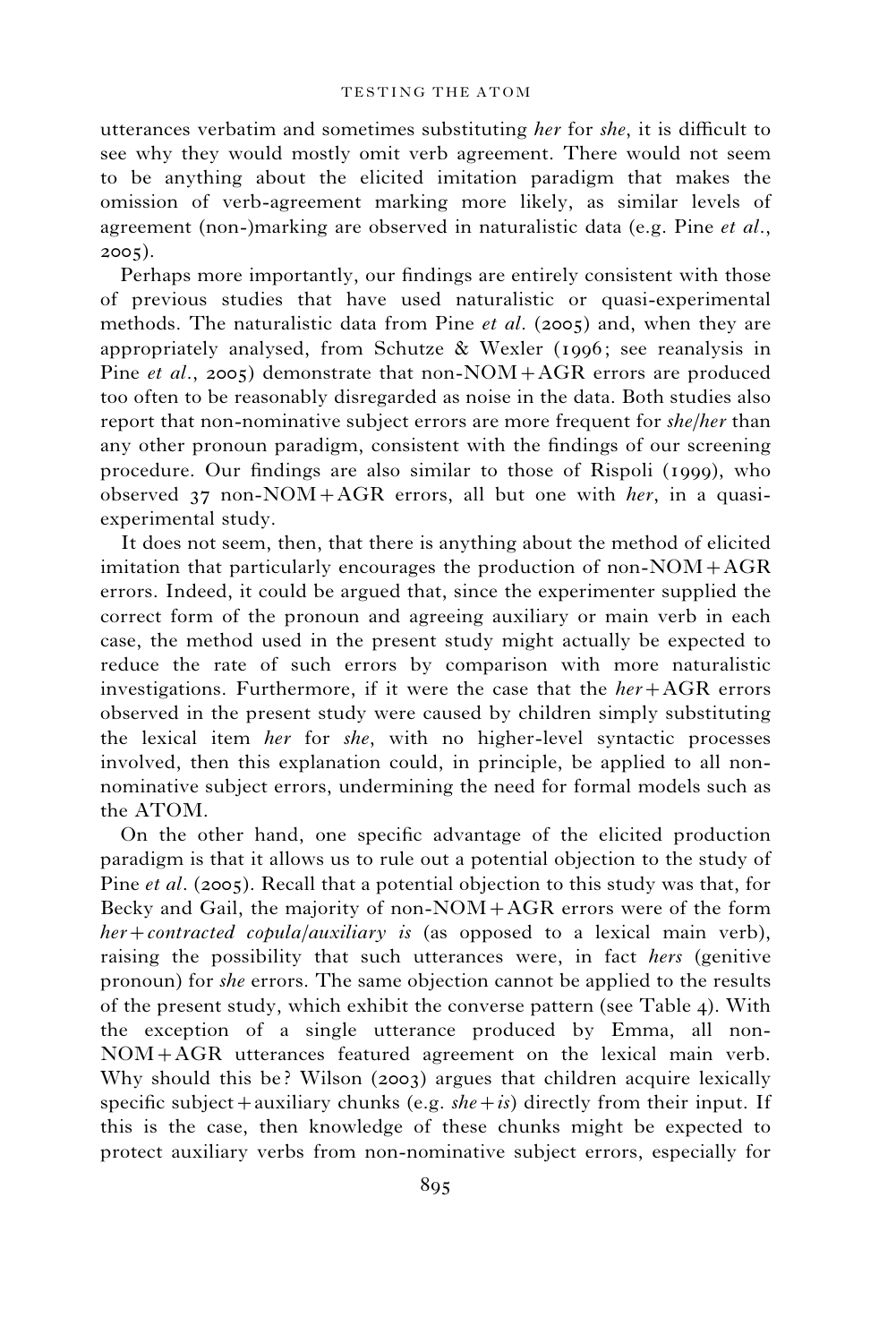the relatively old children in the present study, who would have had plenty of opportunity to acquire a she + is chunk (but presumably not a her + is chunk, since this combination will be extremely infrequent in the input). Lexical main verbs, under such an account, would not be protected from non-nominative subject errors, as, since there are many more different lexical main verbs than auxiliaries, any particular subject+lexical main verb combination will be likely to be far less frequent in the input than common subject+auxiliary combinations, and hence will be less likely to be acquired as a chunk.

The present study then provides support not only for the analysis of Pine et al. (2005) but also for the technique of elicited imitation as a tool for assessing children's grammars. This study has demonstrated that elicited imitation can be used to assess children's knowledge of structures that may appear only infrequently in naturalistic corpora (e.g. agreeing 3sg present tense lexical main verbs), and produces results that are consistent with those obtained using different paradigms. Lust and colleagues (Lust, Flynn & Foley, 1996; Lust, Flynn, Foley & Chien, 1999; Santelmann, Berk, Austin, Somashekar & Lust, 2002) have argued that 'in order for a child to 'imitate' a sentence, the child must analyse and reconstruct the grammatical structure of the sentence' and that imitation 'reflects the linguistic (syntactic and semantic) analysis of the model the child is reconstructing (Santelmann et al., 2002: 822). The (perhaps surprising) finding of the present study that some children were not able to successfully imitate such simple sentences as *She draws a picture* or *She has breakfast* provides strong support for the view that the elicited imitation task does not draw on a simple passive copying mechanism. Utterances such as *Her draws a picture* or *Her has breakfast* presumably occur when the child forgets (or fails to register) the actual words used by the experimenter but recalls the meaning of the utterance that is to be repeated, and constructs her own utterance in the same way as if she was producing an entirely novel utterance. The implication is that the elicited imitation paradigm provides a sensitive measure of children's grammatical knowledge, and has the advantage that it can be used to investigate errors (such as non- $NOM+AGR$ ) that have low expected frequencies in naturalistic or even elicited production data (one example might be raising errors with negative questions, e.g. What doesn't he likes?).

In conclusion, the present study has shown that an experimental paradigm that has not been previously used to investigate the relationship between agreement and case marking – that of elicited imitation – produces results that, when the data are appropriately analysed, corroborate the findings of quasi-experimental (Rispoli, 1999) and naturalistic studies (Schutze & Wexler, 1996; Pine et al., 2005). These data show that when the agreement/tense omission model is tested against data from children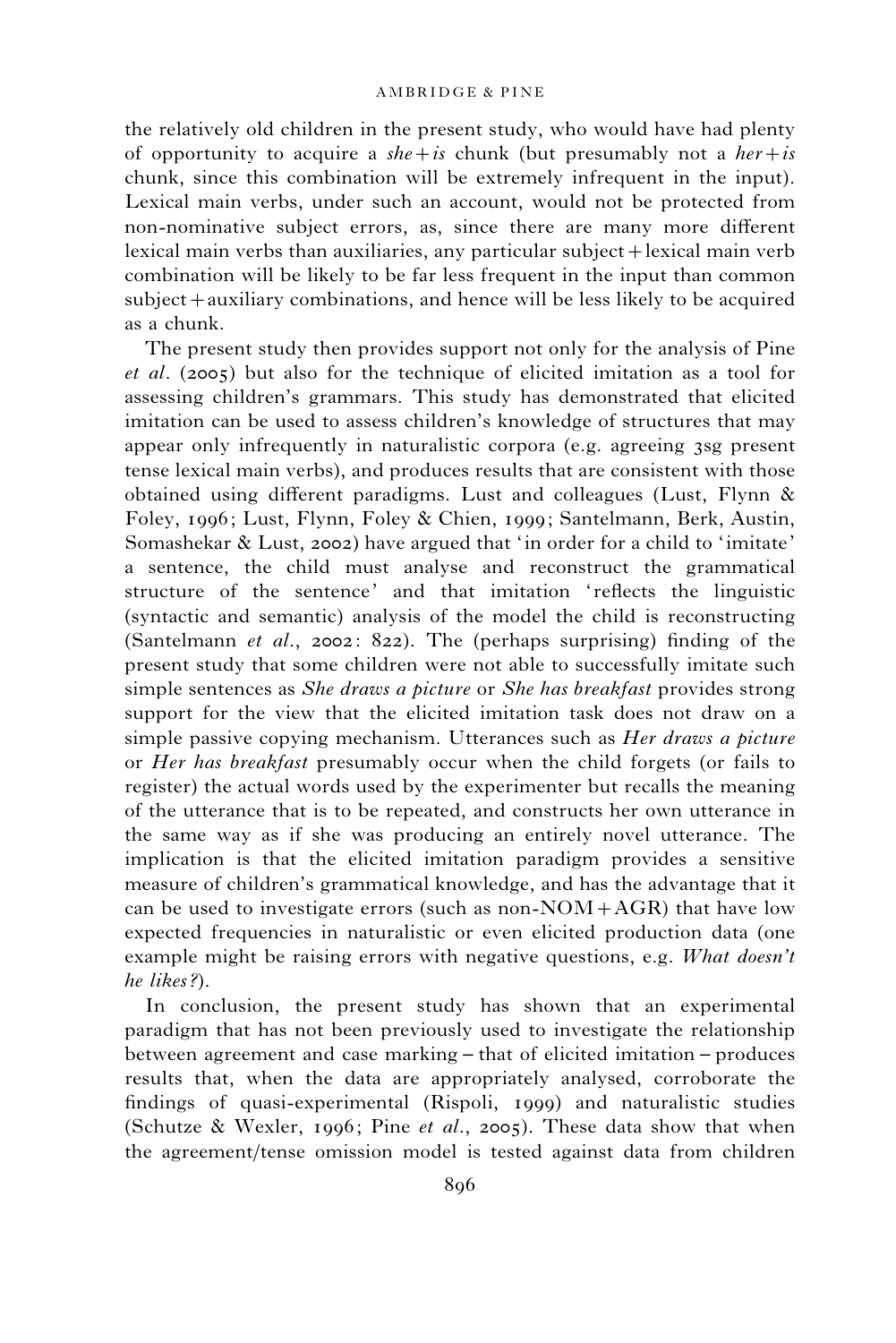who independently produce sufficiently high rates of verb-agreement marking and of non-nominative subjects to allow a test of the model to be made, there is not one child whose data support the prediction of the ATOM that agreement-marked verbs will not occur with nonnominative subjects.

#### REFERENCES

- Loeb, D. F. & Leonard, L. B. (1991). Subject case marking and verb morphology in normally developing and specifically language-impaired children. *Journal of Speech* and Hearing Research 34, 340-6.
- Lust, B., Chien, Y. & Flynn, S. (1987). What children know: Methods for the study of first language acquisition. In B. Lust (ed.), Studies in the Acquisition of Anaphora, Volume  $\alpha$ : Applying the Constraints. Dordrecht: Reidel, 271–356.
- Lust, B., Flynn, S. & Foley, C. (1996). What children know about what they say: elicited imitation as a research method for assessing children's syntax. In D. McDaniel, C. McKee & H. Cairns (eds), Methods for assessing children's syntax. Cambridge, MA: MIT Press.
- Lust, B., Flynn, S., Foley, C. & Chien, Y. C. (1999). How do we know what children know? Establishing scientific methods for the study of first language acquisition. In W. M. Ritchie & T. Bhatia (eds), Handbook of Child Language Acquisition. Academic Press.
- MacWhinney, B. (2000). The Childes Project : tools for analyzing talk. Mawah, NJ: Erlbaum.
- Moore, M. (1995). Error analysis of pronouns by normal and language impaired children. Journal of Communication Disorders 28, 57–72.
- Pine, J., Rowland, C. F., Lieven, E. V. M. & Theakston, A. L. (2005). Testing the Agreement/Tense Omission Model: Why the data on children's use of non-nominative subjects count against the ATOM. *Journal of Child Language*  $32$ ,  $269-89$ .
- Rispoli, M. (1994). Pronoun case overextension and paradigm building. *Journal of Child* Language  $2I$ ,  $157-72$ .
- Rispoli, M. (1998). Patterns of pronoun case error. Journal of Child Language 25, 533–54.
- Rispoli, M. (1999). Case and agreement in English language development. Journal of Child Language  $26, 357 - 72$ .
- Rispoli, M. (2002). Theory and methods in the study of the development of case and agreement: A response to Schutze. Journal of Child Language 29, 151-9.
- Rispoli, M. (2005). When children reach beyond their grasp: why some children make pronoun case errors and others don't. *Journal of Child Language*  $32$ ,  $93-116$ .
- Santelmann, L., Berk, S., Austin, J., Somashekar, S. & Lust, B. (2002). Continuity and development in the acquisition of inversion in yes/no questions: dissociating movement and inflection. Journal of Child Language 29, 813-42.
- Schutze, C. T. (1997). INFL in child and adult language: agreement, case and licensing. Doctoral dissertation, Massachusetts Institute of Technology.
- Schutze, C. T. (2001). Productive inventory and case/agreement contingencies: a methodological note on Rispoli (1999). Journal of Child Language  $28$ , 507–15.
- Schutze, C. T. & Wexler, K. (1996). Subject Case Licensing and English Root Infinitives. Proceedings of the 20th Annual Boston University Conference on Language Development,  $670 - 81$ .
- Theakston, A. L., Lieven, E. V. M., Pine, J. M. & Rowland, C. R. (2001). The role of performance limitations in the acquisition of verb-argument structure: an alternative account. *Journal of Child Language*  $28(1)$ ,  $127-52$ .
- Vainikka, A. (1994). Case in the development of English syntax. Language Acquisition 3, 257–325.
- Wexler, K. (1998). Very early parameter setting and the unique checking constraint: A new explanation of the optional infinitive stage. *Lingua* 106, 23–79.